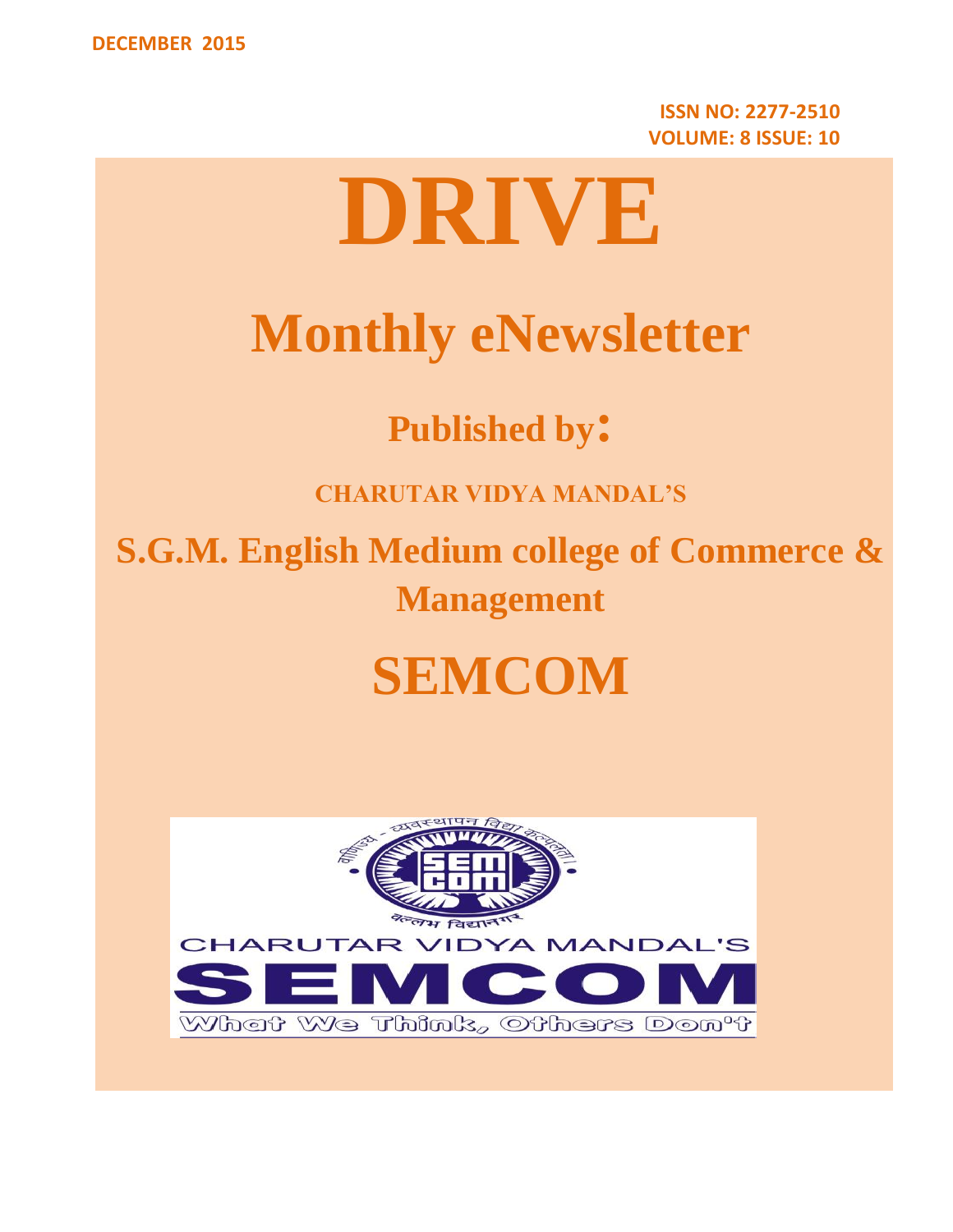VISION: *To contribute to the societal enrichment through quality education, innovation and value augmentation.*

MISSION: *To build up a competitive edge amongst the students by fostering a stimulating learning environment.*

DREAM: *To establish a unique identity in the emerging global village.*

#### GOALS:

- *To focus on integral development of students.*
- *To offer courses and programs in tune with changing trends in the society as a whole.*
- *To update the curriculum as per the need of the business and industry.*
- *To create unique identity in the educational world at the national as well as international level.*
- *To institutionalize quality in imparting education.*
- *To incorporate innovations on a continuous basis in the entire process of education at institutional level.*
- *To create platform for the students for exhibiting their talent and for development of their potentials.*
- *To generate stimulating learning environment for students as well as teachers.*
- *To build cutting edge amongst the students to withstand and grow in the competitive environment at the global level.*

### The overall mission is reinforced by the Punch Line

# "What We think, Others DOn't".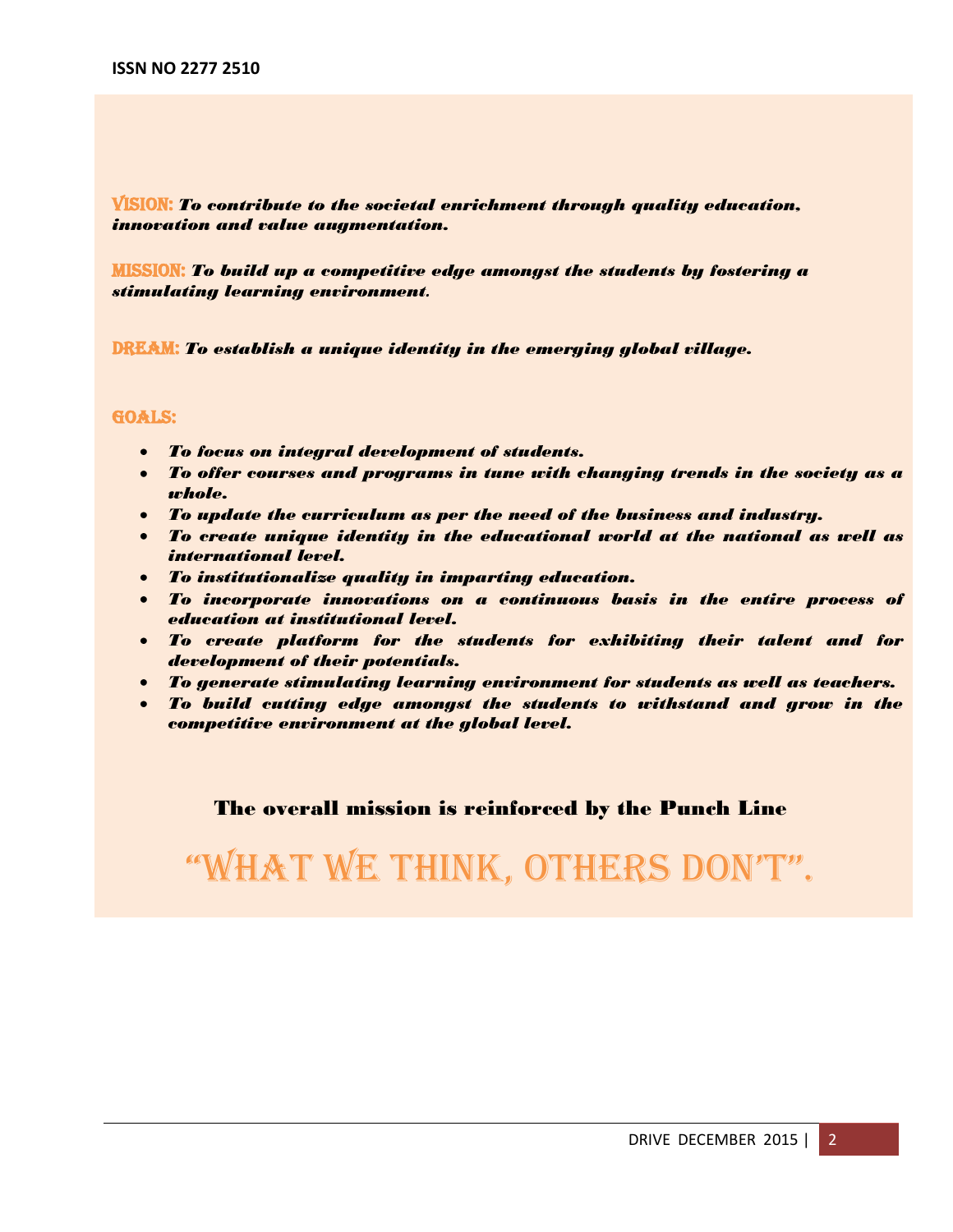# **CONTENTS**

| Pg.4         | <b>From Chief Editor's Desk</b><br>Dr Nikhil Zaveri<br>Director & Principal,<br><b>SEMCOM</b>  |
|--------------|------------------------------------------------------------------------------------------------|
| <b>Pg. 5</b> | <b>IQAC CORNER</b>                                                                             |
| Pg.9         | <b>ARTICLE</b>                                                                                 |
| <b>Pg.12</b> | <b>SEMCOM IQAC Updates</b><br><b>Editorial Board, DRIVE</b><br><b>SEMCOM</b>                   |
| Pg.13        | <b>FINTELLIGENCE</b><br>DR. KAMINI K. SHAH<br><b>ASSISTANT PROFESSOR</b><br><b>SEMCOM</b>      |
| Pg. 15       | <b>SEMANTIC WEB</b><br>DR. NEHAL DAULATJADA<br><b>ASSISTANT PROFESSOR</b><br><b>SEMCOM</b>     |
| Pg.16        | <b>ARTICLE</b><br>DR. ANKUR AMIN<br><b>ASSISTANT PROFESSOR</b><br>SEMCOM                       |
| <b>Pg.18</b> | <b>ARTICLE</b><br>DR. REENA DAVE<br><b>ASSISTANT PROFESSOR</b><br><b>SEMCOM</b>                |
| Pg. 19       | <b>COMMUNICARE</b><br><b>MS. NISHRIN PATHAN</b><br><b>ASSISTANT PROFESSOR</b><br><b>SEMCOM</b> |

| Pg. 20       | <b>MY VOICE</b><br>MR. SUNIL CHAUDHARY<br><b>ASSISTANT PROFESSOR</b><br><b>SEMCOM</b>    |
|--------------|------------------------------------------------------------------------------------------|
| <b>Pg.22</b> | <b>ACCOUNTING AURA</b><br>MR. PRATIK SHAH<br><b>ASSISTANT PROFESSOR</b><br><b>SEMCOM</b> |
| <b>Pg.23</b> | <b>ARTICLE</b><br>DR. KAMLESH VAISHNAV<br><b>ASSOCIATE PROFESSOR</b><br><b>SEMCOM</b>    |
| Pg.25        | <b>EDITORIAL BOARD</b><br><b>SEMCOM</b>                                                  |

#### **Editorial Board:**

| Nikhil Zaveri<br>Dr. | <b>Chief Editor</b>     |
|----------------------|-------------------------|
| Ms. Nishrin Pathan   | <b>Managing Editor</b>  |
| Ms. T. Hepzibah Mary | <b>Executive Editor</b> |
| Ms. Reshma Pathak    | <b>Technical Editor</b> |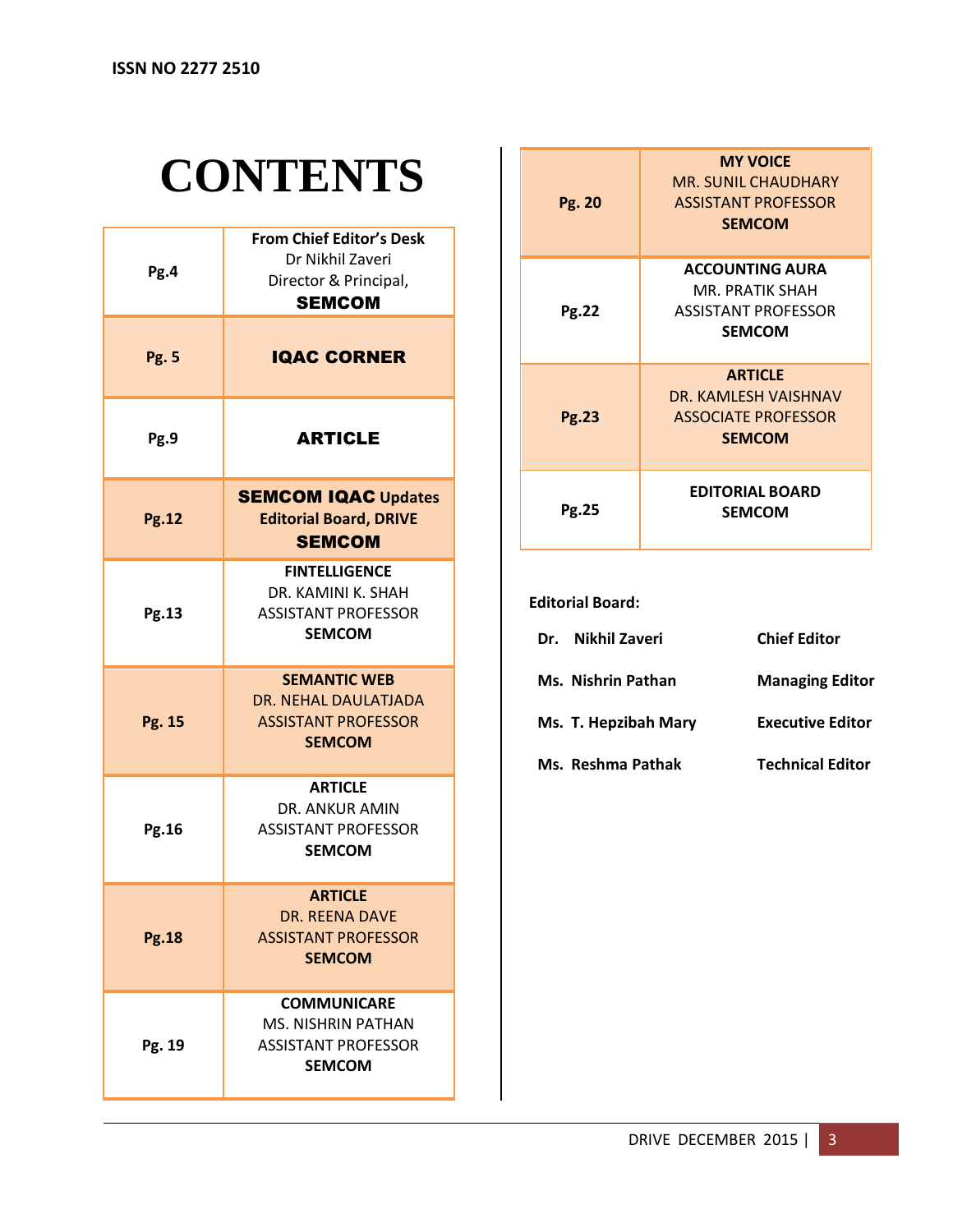#### **Vol. 8 Issue 10**

# **From the Chief Editor's desk:**

# **Quizzing:**

The word 'Quiz' was introduced by James Daly, a Dublin theatre owner, who wanted to popularize this nonsensical word then, in order to win a bet. The oldest Quiz in India was the Eddie Hyde trophy. The perks of quiz are several and diverse. For the learner it is the best tool to assess his strengths and weaknesses. It also provides the feedback, in-depth analysis and assessment on his learning capacity, comprehension, logical reasoning and analytical skills. This immediate pointer will help the learner to know and overcome his limitation and defect. It, thus, leads to further research, survey and scrutiny whereby the information and knowledge acquired are wholesome and relevant. The meticulous preparation to face a quiz test or competition has a telling effect on the personality and mental growth of the learner. It creates the compelling need to go beyond textbooks and classrooms giving birth to meaningful and relevant deliberations that generate new knowledge, new research and futuristic perspective. The learning exposes the learner to the latest in every field thereby encouraging and advancing new thinking and experience. Living in an era of knowledge economy has made obligatory the need for exploration of the unknown terrain that calls for a set of skills and talents and it is made possible by the preparation for a quiz. Complacency is a big evil into which everyone has the tendency to slip. Quizzing will serve as a motivator to make learners harder, prepare diligently and the performance stellar. Moreover, it consistently keeps the learner engaged and inquisitive. The different learning styles are experimented with and

the learner settles with the right learning equipment in accordance with his caliber, the course or the subject of his choice and the demands of his profession. Superficial learning does not suffice and hence quizzing brings learning and knowledge in their entirety. Learning this is generally laborious becomes a joyous experience with quizzing. It is the confluence of entertainment, joy and learning. It is the touch stone to measure the quantum and the vitality of learning. The learner masters many subjects and is also able to perceive the connecting link among the subjects. It proves the interrelatedness of one subject to another. It serves as an interface between the teaching and learning processes helping the teachers identify the gap between the two. Overcoming the hurdles brings the two parties together making them work towards better results and a better beneficial partnership. In a nutshell quizzing makes the learner keep abreast of the events happening around the world. Quizzing helps expand the horizon of general knowledge serves as amazing conversation starters. Quizzing improves lateral thinking coming in handy during interviews and competitive exams. A lot of companies are venturing into the business of knowledge solutions making quizzing a great branding opportunity which are not very expensive to conduct. A lot of premier colleges and cities have their own Quiz Clubs now SEMCOM's Thinking Hats is one such example.

# **By:**

**Dr. Nikhil Zaveri Director & Principal, Chairman, IQAC SEMCOM.**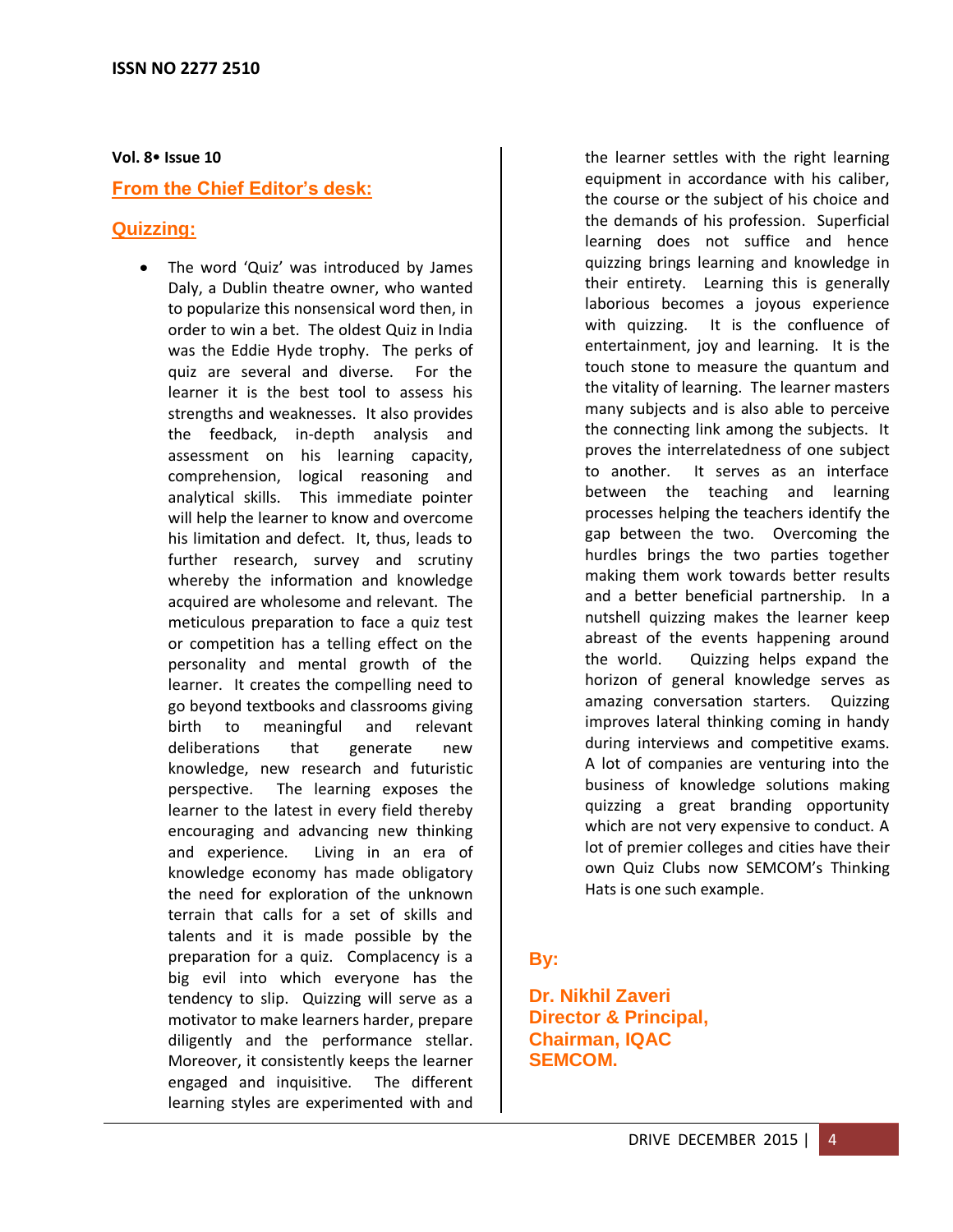# **IQAC Corner:**

# **Research Article:**

# **Sustainable Talent Management at Higher Education in India**

### **Abstract:**

In the recent years, India has witnessed a rapid multiplying of institutions of higher education. While the intention of making higher education accessible to the masses is noble, yet it must not be at the cost of the quality of education. As the corporates are becoming very selective about recruitment standards, the pressure increases on the educational institutions to satisfy in a meaningful manner. Various surveys conducted by reputed organizations clearly point out lack of quality in education at majority of the institutions in the country. Due to this, ultimately, the students, an important stakeholder of this industry, suffer a loss. Through this paper, an attempt has been made to limelight the requirement of Sustainable Talent Management, one important strategy of effective HRM, at higher education sector for instituting quality in education as well as accessing skills and competencies of students in order to create an employable workforce.

# **Introduction:**

India's higher education sector is performing fantastically over the past few years. It has the highest number of educational institutes and a huge number of student enrollment, which is expected to grow progressively day-by-day. Still it faces several challenges like low and inequitable access to higher education, shortage of faculty, defective infrastructure as well as low-quality and inadequate research. Today, a key concern for India is the creation of an employable workforce to harness its demographic dividend to the maximum extent. To achieve this, the country needs an education system that can deliver quality in terms of a skilled and industry-ready workforce. This is possible through appointing and sustaining best quality talent in industry.

# **What exactly Sustainable Talent Management is?**

Every organization is said to be incomplete, until it does not possess talented and intellectual workforce. For this, HR department of every organization needs to be on toes always for fetching and absorbing high quality talent and manpower for their organizations, so as to become more competent then other players of the industry. Talent management is one of the mechanisms of HRM practices for doing so. Talent management is an attempt to identify, attract, appoint, train, maintain and develop the high quality, knowledgeable and skilled workers available in the society.

Talent management is the systematic attraction, identification, development, engagement, retention and deployment of those individuals who are of particular value to an organization, either in view of their 'high potential' for the future or because they are fulfilling business/operationcritical roles.

While Sustainable Talent Management (from now onwards known as STM) may be understood as the creative and innovative administration of talent, skill, knowledge or expertise of the employees working in the organization in such a manner, so that it never degrades. Just as Sustainable Ecology refers to the importance of supporting our world's ecological systems to remain green and productive, same way, STM will ensure the current and future well-being of our higher education system for according qualitative and productive service to the students, industry and society.

# **Why Higher Education Institutions should be serious towards STM?**

Like other Industries such as Manufacturing, Banking, Tourism, Medical etc., education is also considered as one of the important industries of economy. And as, manpower management is the only success factor for other industries of the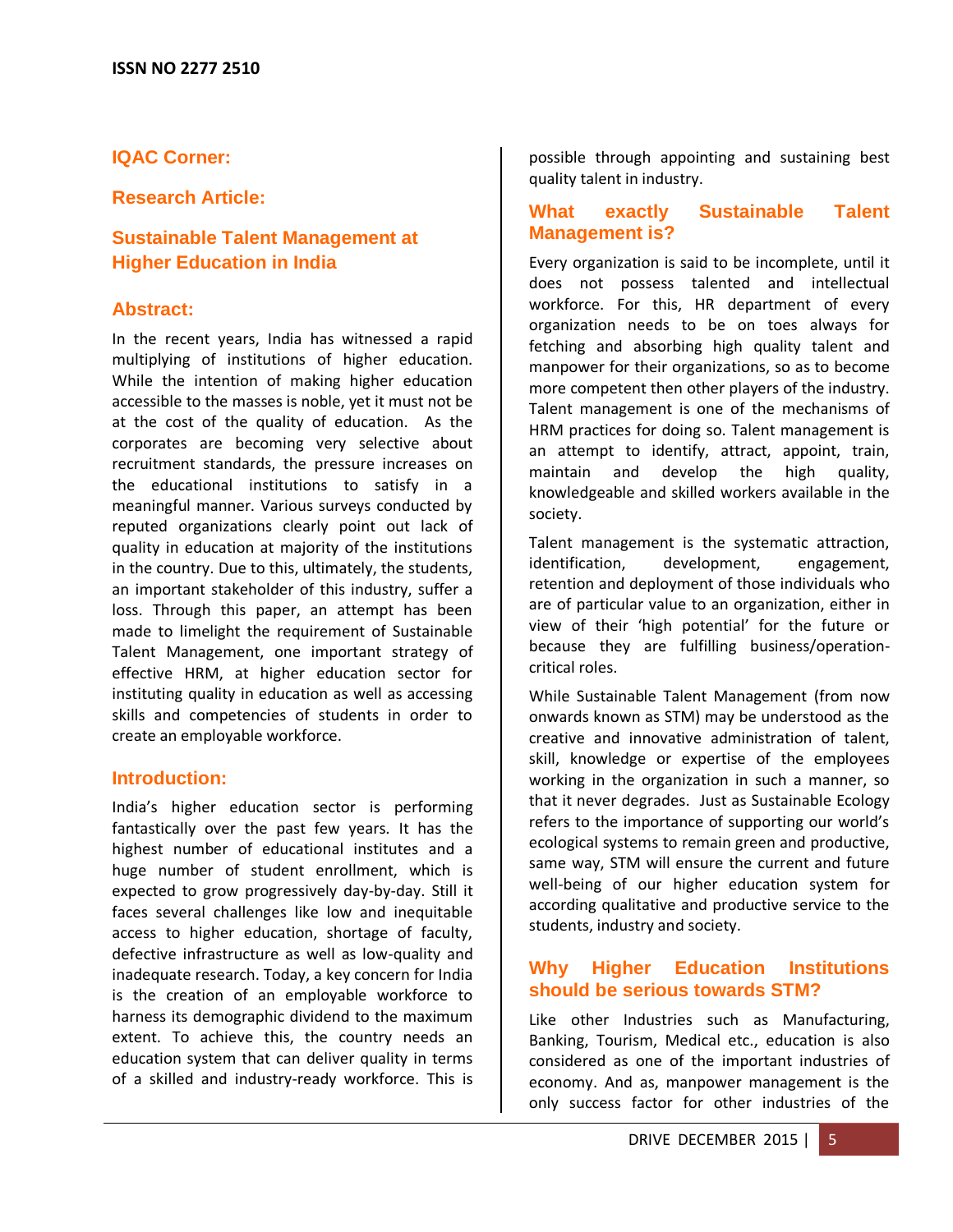economy, same applies to education also. Level of competition, growing need for skilled and qualitative workforce in professional world, growth of international players in education etc. has forced the administrators and governors of education sector to exercise various strategies of HRM for the judicious and ethical consumption of manpower, STM is one such strategy. Moreover, several studies and other notable work carried out in this area also clearly reveals, the need for systematic STM at higher education in India.

As per the survey report of Deloitte India has been considered as the third largest higher education system in the world in terms of enrolments, after China and the US. India is acknowledged to have the largest higher education systems in the world in terms of number of institutes. The university and higher education system comprises 610 universities and in addition, there are 33,023 colleges. Ensuring quality in higher education is amongst the foremost challenges being faced in India today, only limited number of institutes has been successful enough in sustaining quality standards at higher education. Quality at higher education is evaluated in terms of various parameters like curriculum, teaching methodology, affiliation and accreditation, strong faculty team, infrastructure, and, industry linkage. STM, one of the most vital components of HRM at Education industry can be the only strategy to deal with all these issues for establishment of quality at higher education. Lawler states that Employee Involvement strengthens the relationship between individuals and the organization they work for. It really builds employees as a business partner, so they know more and they do more to make the organizations successful, particularly in industries like education, where the human component is most important.

Through qualitative training and learning programmes arranged for employees, it is possible to sharpen the skills and enhancing the knowledge of employees using which they may perform more productively which improves quality standards at higher education.

Rukly believes that, teamwork can unite the entire staff of the organization in the success of quality improvement. While in his speech at BHU, Prof. Chaudhary has very well pointed out that there is a shortage of qualified faculty to conduct research and mentor researchers and poor linkage of education institutes with industry and research bodies. There should be good mechanisms to support faculty and enable them to grow professionally. This would, for instance, include funding for research and access to conferences.

Survey by MHRD and CII claims that the student enrollment has shoot up by more than 100 times during 1950-51 to 2011-12 while the faculty recruitment during the period is only 40 times. Faculty shortages and the inability of the educational system to attract and retain wellqualified teachers have been posing challenges to quality higher education. A study conducted by the National Skill Development Corporation has estimated that there will be incremental requirement of about 31,71,000 teachers in higher education between 2008 and 2022 to ensure a student teacher ratio of 20:1. This is a huge challenge given that this target means a more than three-fold increase in the total number of teachers present in the system currently.

According to one report published in The Economic Times, there are thousands of capable executives in the corporate world, but campuses cannot take them on board as they are not PhDs. Ph.D. requirement and poor salary is the major drawback for creating a pool of talented and quality faculties at B Schools in India. This calls in the need to chalk out new mechanism and set of rules for attracting huge unexploited pool of talent for quality sustenance at higher education. Wide disparity among the pay packages offered to a fresh MBA, MCA or an Engineer on entry level in industry and pay packages offered to a faculty responsible for developing such MBAs, MCAs and Engineers in higher education is also a major setback for growth of higher education sector. It is not the shortage of qualified faculties but absence of "Quality" in faculties, which is highly essential now a day.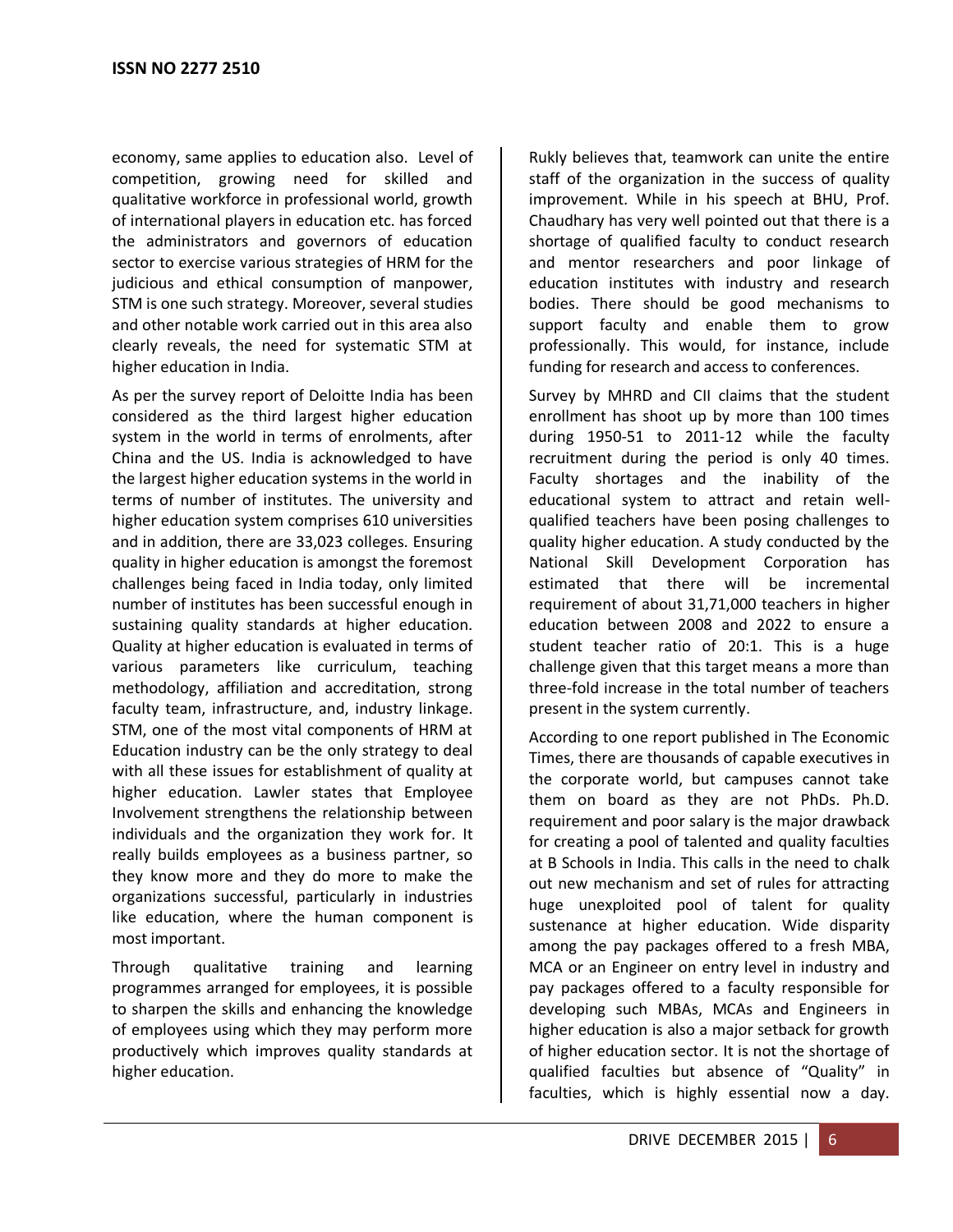Though a teacher is Ph.D., he fails to link his efforts with industry requirements while he conducts his classes for teaching students.

The traditional university pattern of teaching where students enroll them, attend classes, give exams and receive Graduation of P.G. degree is out dated. What requires today is job based, career based or employment oriented teaching and learning pedagogy, and this is possible when organization possess most competent, dedicated and talented workforce. Following points suggest, what should be done to have sustainable talent management at higher education for creating a reservoir of productive manpower.

1) Eliminate problem of mismatch by having right kind of people at right Job. Normally in education, a sort of mismatch is observed between qualification of a teacher and subjects and duties allocated to him/her. This demotivates the teacher, which adversely effect on the sustenance of quality.

2) There should be transparency observed in communications. Well-communicated and clearly understood messages eliminate the possibilities of any ambiguity and defects in role and responsibility performance.

3) Alignment of Talent management strategy with overall corporate strategy, so as to have a team of such personnel which may be vital in achievement of overall objective of academic organizations "offering quality education and creating industry ready workforce".

4) Participation of employees in all types of academic as well as nonacademic events is must by every educational employer. Employee perceptions and feelings must be taken into consideration before execution or drafting of any programmes. This would ultimately lead towards better engagement of employees.

5) Practice of pious and ethical wages and salary administration. It must be in accordance with actual performance of employee, governmental norms and market conditions. This will help higher education institutions in realizing highly dedicated workforce.

6) Amicable and enthusiastic work environment with all sort of required facilities would always motivate teachers to perform better and in way that is more creative.

7) Higher education institutes must nominate their qualified and eligible staff at various academic and nonacademic bodies and committees. This would result into more productive and responsible team of employees. Moreover it will also help employees in developing their external relations with different stakeholders, for the institutional growth and development.

8) Recruitment and selection as well as career advancement criteria must be uniformly set. Teacher with the highest required qualification, when shift from one academic format to another academic format (for ex. from U.G. to P.G. or reverse), the governing bodies like UGC, AICTE, University and Education Department must make it sure that criteria remains same. Moreover ambiguity in selection and advancement norms also restrain people to take initiative.

9) Financial funding and assistance for various academic activities like research projects, participation at conferences and workshops must be practiced faithfully and on continuous basis by academic authorities. The funding by government must be right from the school level; from there it should flow to higher studies level in order to maintain continuity in research.

10) Talent management should be considered as investment strategy for generating a pool of intellectual asset for organization and not as a cost or expenditure incurred by academic organizations.

# **Conclusion**

Several measures have been taken by government under 12thFive-year plan to cope with different HR issues observed at higher education sector of India. A few higher educational institutes like ISB, MIT, and SOIL have also came up with several initiatives for managing talent of manpower. However, these all are either scattered in nature or applicable to a limited class of education fraternity. In today's global competitive era, the survival of higher educational institutions of India largely depends on sustaining "quality" at all frontiers of teaching and learning. STM is one such area, which needs to be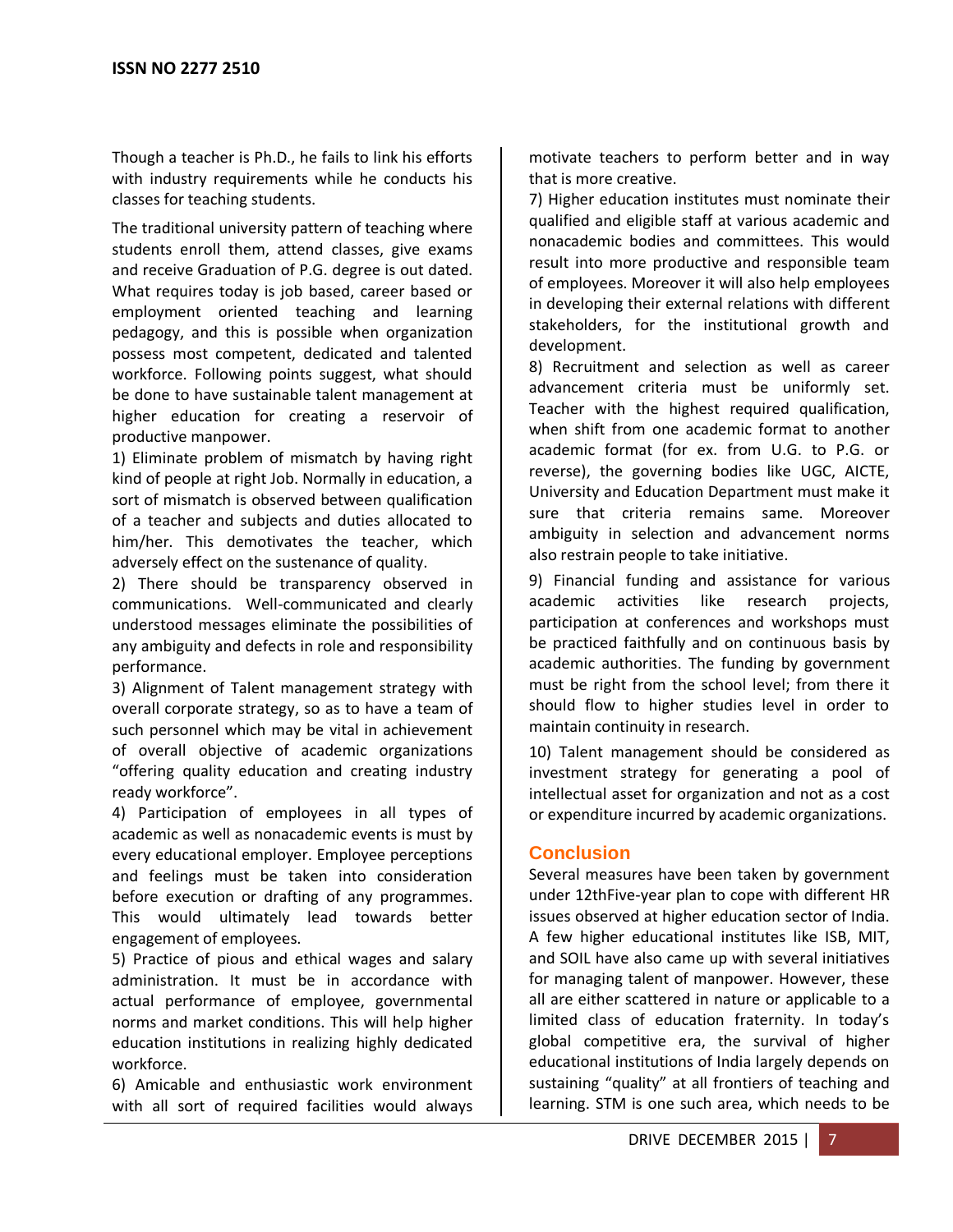handled in qualitative manner. If required, HEI must make sure that talent management must be woven with vision and mission of the organization, which would enable employees to maximize their contribution towards organization's primary objective of offering quality education and cultivating employable workforce.

# **References:**

S.Chitra Devi, "Talent Management: Driver for Organizational Success", July 13, 2011, http://www.articlesbase.com/college-anduniversity-articles/talent-managementdriver-for-organizational-success-5017778.html visited on 13th November 2013.

Report on Indian Higher Education Sector, 2012, www.deloitte.com

Ibid.

Edward Layer, University of southern California, quoted in Report on Employee Involvement, Department of Production Engineering and Management, Technical University of Crete, January 2000, http://www.urenio.org/tools/en/ employee\_involvement.pdf

Rukly, quoted by Zakuan Norhayati, et al. in "Critical Success factors of Total Quality Management Implementation in Higher Education Institutions: A Review" International Journal of Academic Research in Business and Social Sciences, December 2012.

Chaudhary H.C., quoted in brain storming session report on "Higher Education In India: Issues, Challenges and Expectations" September 2012, Faculty of Management Studies,

BHU,www.bhu.ac.in/fms/BSSReport.pdf

Pandey, "WORRYING: Teacher to student ratio in higher education on decline since Independence, more than 30 lakh pedagogues needed by 2022 to plug gap" article published athttp://daily.bhaskar.com/article/NAT-TOPteacher-to-student-ratio-in-highereducation-continuously-declining-sinceindepe- 4427545-PHO.html November 08, 2013

Ibid

Bhattacharya and Chaturvedi, "PhD requirement, poor salaries leading to shrinking pool of 'quality' faculty in business schools" article published in Economic Times, November 15, 2013.

Chatopadhayay Atish, quoted by Bhattacharya and Chaturvedi, "PhD requirement, poor salaries leading to shrinking pool of 'quality' faculty in business schools" article published in Economic Times, November 15, 2013.

http://www.csrwire.com/blog/posts/843 sustainable-education-how-to-trainstudents-for-21st-century-careers-of-impact visited on November 14, 2013.

http://www.extension.harvard.edu/hub/blog /extension-blog/3-myths-talent-management visited on 13th November 2013. Report on "Higher Education In India: Twelfth Five Year Plan (2012-2017) and beyond", Ernst & Young, http://www.ey.com/Publication/vwLUAssets / Higher Education in India/\$File/EY-FICC\_Higher\_Education\_Report\_ Nov12.pdf

# **Additional Readings:**

Nicole, et.al. "Leading sustainable talent development at higher education" www. chairacademy.com/.../Leading%20sustainable%20t alent.pdf

Harvard Extension Hub "3 Myths of Talent Management." http://www.extension. harvard.edu/hub/blog/extension-blog/3-mythstalent-management.

Higher Education in India at a Glance: UGC report, http://www.indiaeducationreview.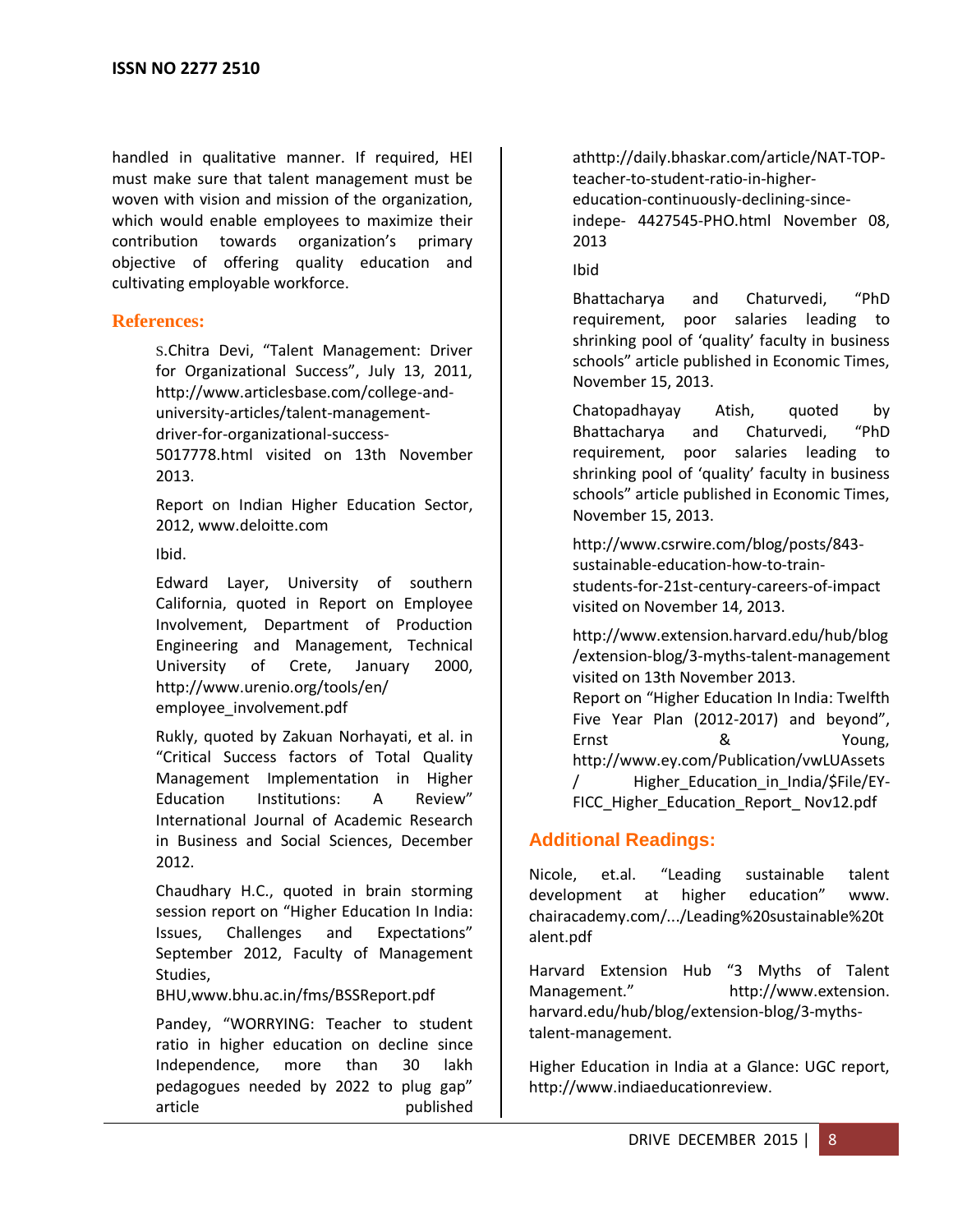com/features/higher-education-india-glance-ugcreport

Singh J.D., "Higher Education in India – Issues, Challenges and Suggestions", online article at http://www.gvctesangaria.org/websiteimg/publicat ions/jdarticle.pdf

Agarwal, Pawan, "Higher Education in India: The Need for Change" Working paper at, Indian Council for Research on International Economic Relations, New Delhi, http://www.icrier.org/publication/working\_papers \_180.html,

"Higher Education in India: Issues, Concerns and New Directions" December 2003, http://www.ugc.ac.in/pub/heindia.pdf

Holmes George and McElwee Gerard, "Total quality management in higher education: how to approach human resource management", The TQM Magazine, Vol:7, Issue: 6.

**Title of the Book: Quality Footprints – Sustainable Development of Higher Education Institutions**

**Publisher: Lajja Communications**

**Published by: SEMCOM**

**By:**

**Dr. Ajayraj Vyas**

**Assistant Professor,** 

**Commerce and Management,** 

**SEMCOM,** 

**Vallabh Vidyanagar (Gujarat)** 

**Email:** [ajayrajvyas@rediffmail.com](mailto:ajayrajvyas@rediffmail.com)

# **ARTICLE**

# **Night Vision Technology**

Night vision technology, allows one to see in the dark. It is originally developed for military use. Humans have poor night vision compared to many other animals. With the proper night-vision equipment, we can see a person standing over 200 yards (183 m) away on a moonless, cloudy night. Federal and state agencies now routinely utilize the technology for site security, surveillance as well as search and rescue. Night vision equipment has evolved from bulky optical instruments in light weight goggles the advancement of image intensification technology

# **Night Vision Approaches**

- 1. Spectral Range Night-useful spectral range techniques make the viewer sensitive to types of light that would be invisible to a human observer.
- 2. Intensity Range Sufficient intensity range is simply the ability to see with very small quantities of light.



- **Night Vision Device (NVD)**
	- **Scopes**

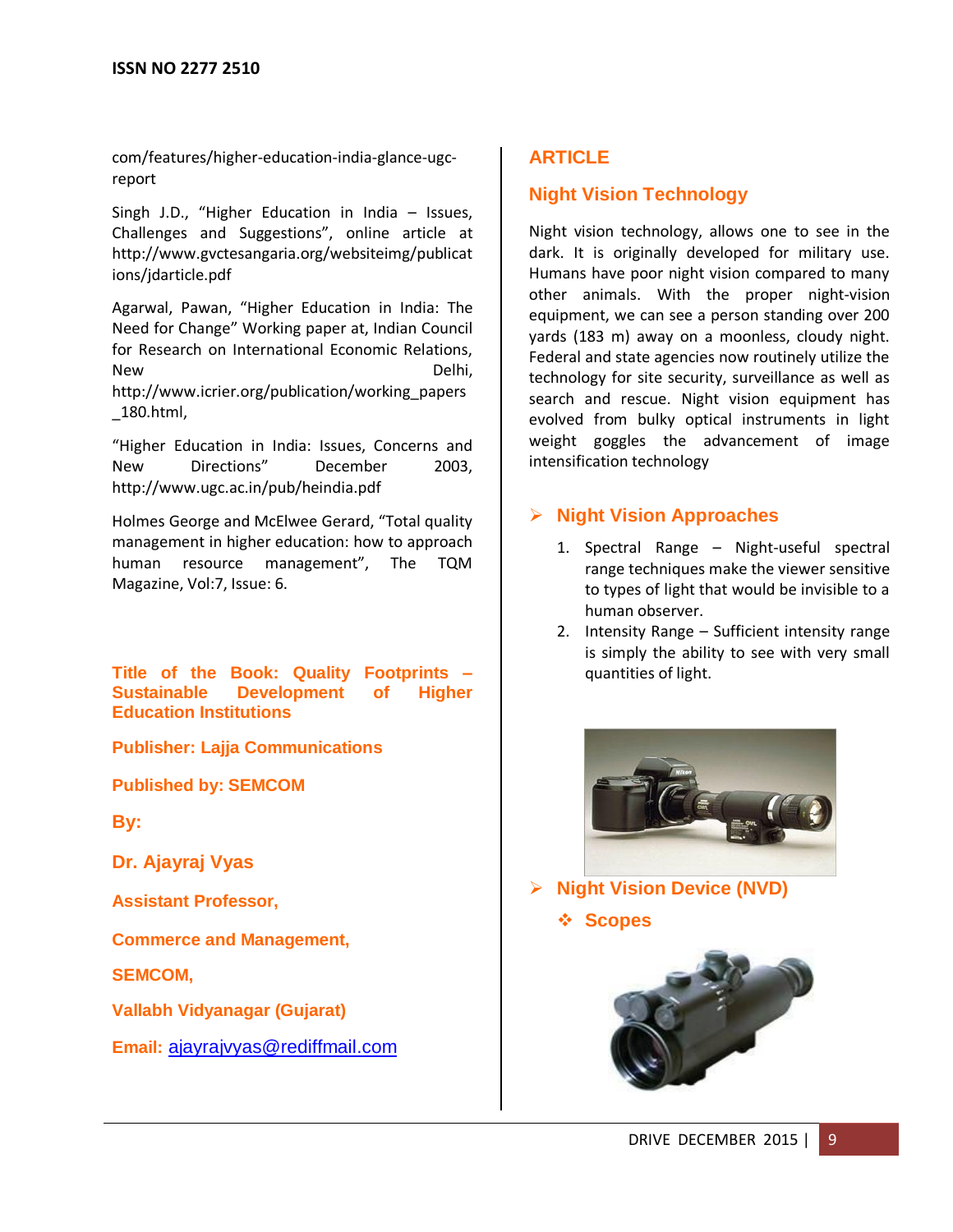They are monocular normally handheld or mounted on a weapon. Since scopes are handheld, not worn like goggles, they are good for when you want to get a better look at a specific object and then return to normal viewing conditions.

# **Goggles**

While goggles can be handheld, they are most often worn on the head. Goggles are binocular (two eye-pieces) and may have a single lens or stereo lens, depending on the model. Goggles are excellent for constant viewing, such as moving around in a dark building.

There are 2 types of goggles. 1. Active night vision goggles 2. Passive night vision goggles.





## **Cameras**

Cameras with night-vision technology can send the image to a monitor for display or to a VCR for recording. When night-vision capability is desired in a permanent location, such as on a building or as part of the equipment in a helicopter, cameras are used.

# **Types off Night Vision (Working of night vision device)**

It is broadly classified into two types:

1. Biological Night Vision – Molecules in the rods of the eye undergo a change in shape as light.

2. Technical Night Vision – Image intensification (light amplification),Thermal imaging (infrared)





**Image intensification (light amplification)**





Quick & Easy To Install<br>Covert 850 nm Operation<br>Works With All Iª Night Vision Durable & Long Lasting<br>Non-Reflective Matte Finish<br>Temperature & Chemical Resistant  $\bullet$ 

| Visible Light Spectrum |                   |       |                        | <b>ACKOUT</b><br><b>Infrared Spectrum</b> |                                                                                                                                                                                                                                      |
|------------------------|-------------------|-------|------------------------|-------------------------------------------|--------------------------------------------------------------------------------------------------------------------------------------------------------------------------------------------------------------------------------------|
| - Ultraviolet          |                   |       | Infrared $\rightarrow$ | Covert Illumination For Night Vision      |                                                                                                                                                                                                                                      |
| 100nm                  | 500 <sub>nm</sub> | 600nm | 700nm                  |                                           | <b>COMPANY - 2006 - 2006 - 2006 - 2006 - 2006 - 2006 - 2006 - 2006 - 2006 - 2006 - 2006 - 2006 - 2006 - 2006 - 2006 - 2006 - 2006 - 2006 - 2006 - 2006 - 2006 - 2006 - 2006 - 2006 - 2006 - 2006 - 2006 - 2006 - 2006 - 2006 - 2</b> |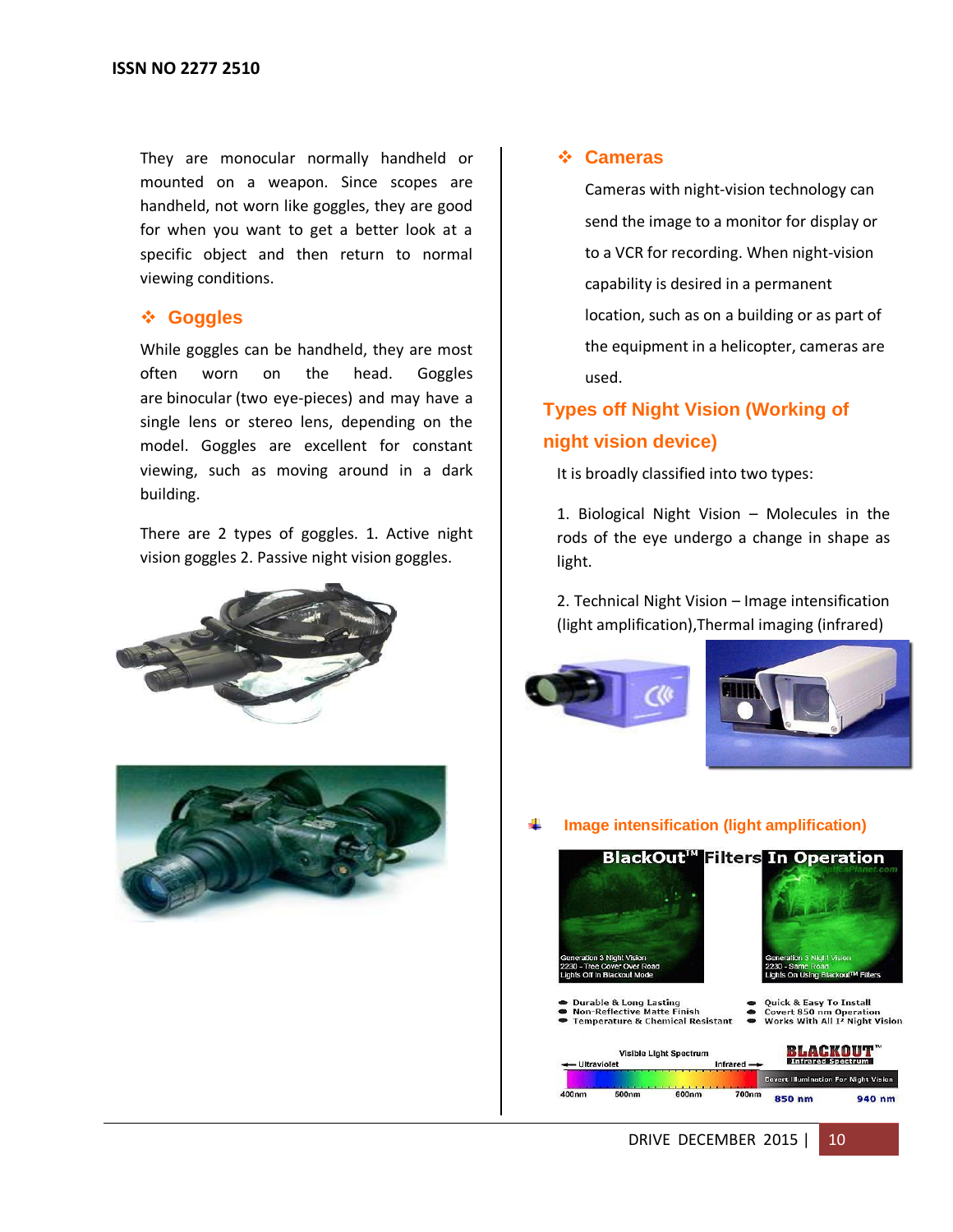Most consumer night vision products are light amplifying devices. Light amplification is less expensive than thermal Light amplification technology takes the small amount of light, such as moonlight or starlight, that is in the surrounding area, and converts the light energy (scientists call it photons), into electrical energy (electrons). The electrons hit a screen. The energy of the electrons release photons and create green image on the screen. The green phosphor image is viewed through another lens.

# **Thermal imaging (infrared)**



Thermal imaging working is base on light. The amount of energy in a light wave is related to its wavelength: Shorter wavelengths have higher energy.

A lens focuses the infrared light. The focused light is scanned and create temperature pattern. The pattern created is translated into electric impulses. The impulses are sent to a circuit board that translates the information into data for the display. The signal-processing unit sends the information to the is play, and appears as various colors. Thermal images are black and white in nature.

# **Applications**

- $\checkmark$  Military
- $\checkmark$  Hunting
- $\checkmark$  Law enforcement
- $\checkmark$  Surveillance
- $\checkmark$  Wildlife observation
- $\checkmark$  Security
- $\checkmark$  Entertainment

# **References:**

- o [http://www.photonis.com/nightvision/pro](http://www.photonis.com/nightvision/products/supergen/superge) [ducts/supergen/supergen](http://www.photonis.com/nightvision/products/supergen/superge)\_specifications
- o En.Wikipedia.Org/Wiki/Night\_vision\_devic e
- o www.Morovision.Com/How\_thermal\_imagi ng\_works.Htm

# **By:**

**Ms. Krishna Vaidya**

**Assistant Professor,**

**(Shree Madhav Institute of Computer and Information Technology, Surat)**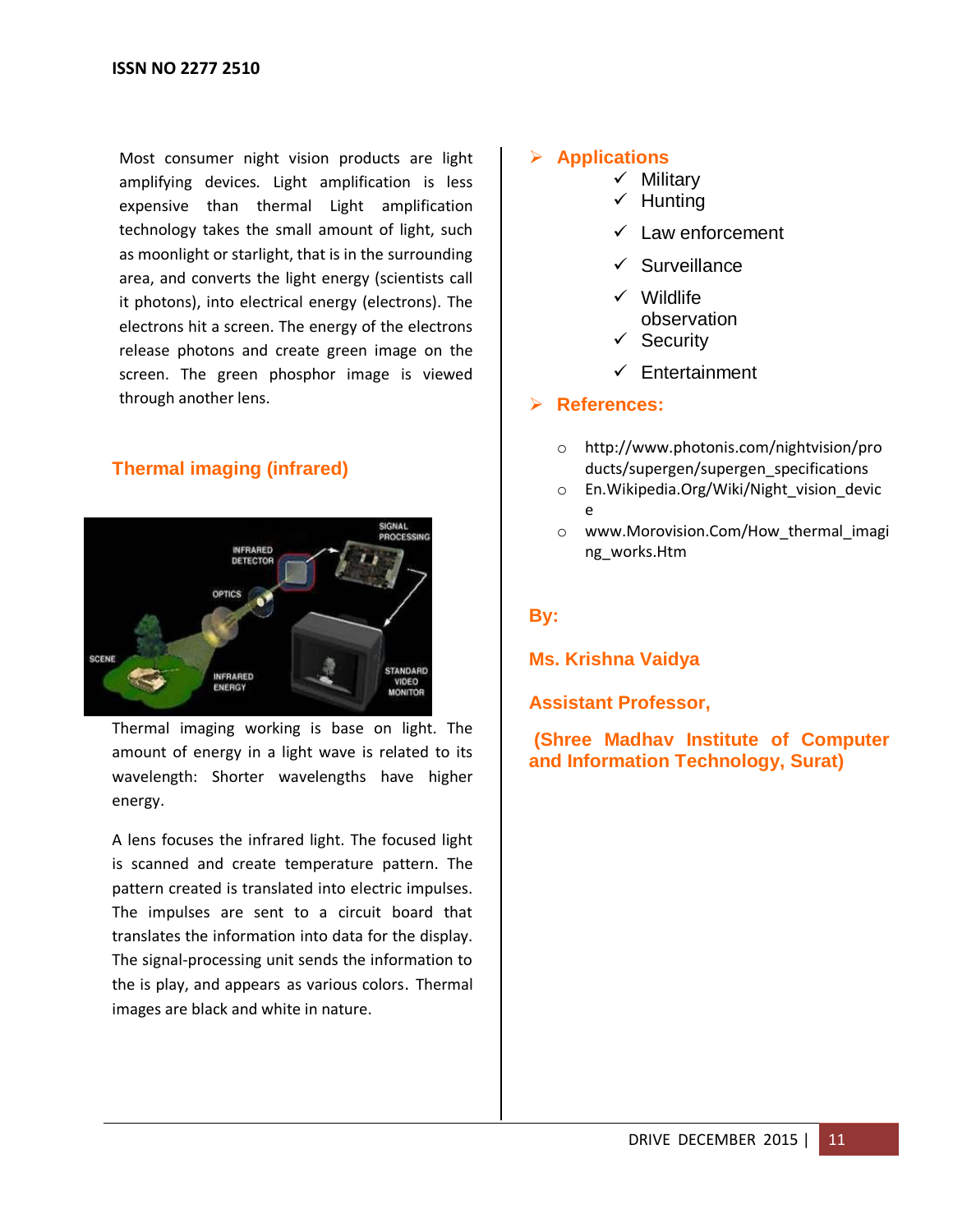# **SEMCOM IQAC Updates:**

#### **Guest Talk:**

A Guest Talk by an alumnus of SEMCOM, Ms. Khyati Kharadi on Entrepreneurial Skills was conducted on 9th October 2015. MEB students were the beneficiaries and Ms. Hiral Patel coordinated the event.

#### **Workshop:**

A Workshop on Websites was conducted for MEB students on 29th October 2015 that was coordinated by Dr. Sarvesh Trivedi.

### **Movie Screening:**

"Sardar", the movie on the Iron Man of India was screened on 30th October 2015 followed by a lecture talk on Sardar Vallbhbhai Patel and the event was coordinated by Mr. Nimesh Raval and Mr. Sunil Chaudhary.

### **Diwali Celebration:**

On 11th November 2015 there was Diwali celebration exclusive for SEMCOM staff and families. It was a small get together.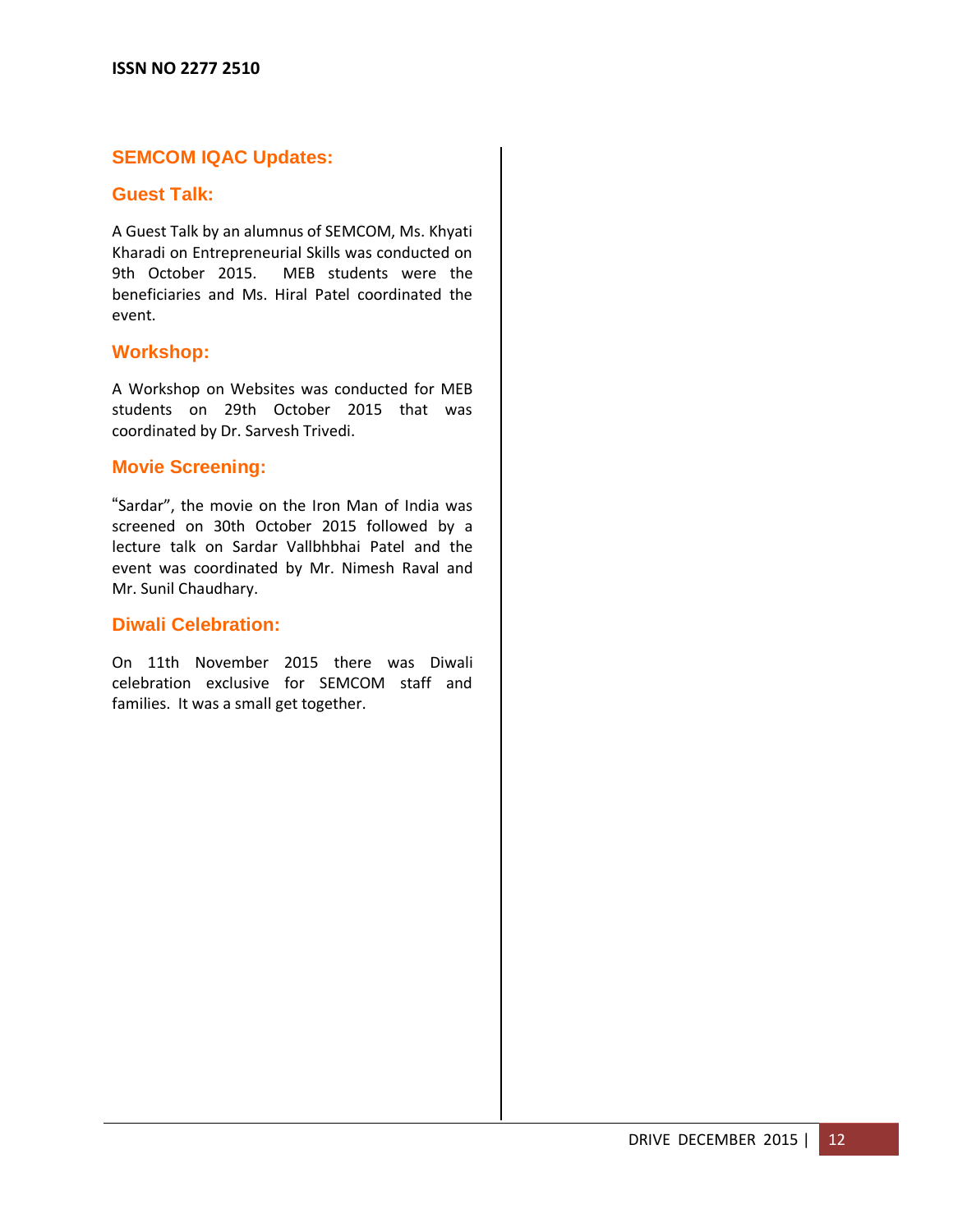# **Fintelligence**

# **NEFT and RTGS**

# **National Electronic Funds Transfer**

The Reserve Bank of India had initiated several measures to reduce risks, especially settlement and systemic risks, in payment systems. After the Electronic Funds Transfer (EFT) System and Special EFT (SEFT), NEFT is a further initiative in that direction. Unlike in SEFT, the transactions in National Electronics Funds Transfer System move electronically from end to end using more robust security procedure (Public Key Infrastructure) and integrated with Structured Financial Messaging Solution (SFMS) of the Indian Financial network (INFINET). Thus, National Electronic Funds Transfer (NEFT) is a nation-wide payment system facilitating one-to-one funds transfer. Under this Scheme, individuals, firms and corporates can electronically transfer funds from any bank branch to any individual, firm or corporate having an account with any other bank branch in the country participating in the Scheme. NEFT started live operation on November 21, 2005. The objective is to establish an Electronic Funds Transfer system to facilitate an efficient, secure, economical, reliable and expeditious system of funds transfer between banks in the banking sector using Structured Financial Messaging Solution (SFMS) backbone. The commencement of NEFT has resulted in the discontinuation of SEFT. With the SFMS facility, the bank branches can participate in both the RTGS System and the NEFT System. While RTGS is an electronic real time gross settlement funds transfer product, NEFT is an electronic deferred net settlement funds transfer product. For the time being there was a single settlement per day at 12.00 noon. To begin with 8 banks (Canara Bank, Bank of Baroda, Punjab National Bank, Dena Bank, ABN AMRO Bank, HSBC, ICICI Bank and HDFC Bank) had participated in the live run. Subsequently other banks have joined the System in a phased manner depending on their full technical and other preparedness. At present, 167 Banks and 127427

Bank branches are part of the NEFT funds transfer network. Individuals, firms or corporates maintaining accounts with a bank branch can transfer funds using NEFT. Even such individuals who do not have a bank account (walk-in customers) can also deposit cash at the NEFTenabled branches with instructions to transfer funds using NEFT. However, such cash remittances will be restricted to a maximum of Rs.50,000/- per transaction. Such customers have to furnish full details including complete address, telephone number, etc. NEFT, thus, facilitates originators or remitters to initiate funds transfer transactions even without having a bank account. There is no restriction of any geographical area within the country. The NEFT system takes advantage of the core banking system in banks. Thus, the settlement of funds between originating and receiving banks takes places centrally at Mumbai, whereas the branches participating in NEFT can be located anywhere in India. At present, NEFT operates in hourly batches - there are twelve settlements from 8 am to 7 pm on week days (Monday through Friday) and six settlements from 8 am to 1 pm on Saturdays. The beneficiary can expect to get credit for the NEFT transactions within two business hours from the batch in which the transaction was settled. Besides personal funds transfer, the NEFT system can also be used for a variety of transaction including payment of credit card dues to the card issuing banks, payment of loan EMI etc. NEFT offers many advantages over the other modes of funds transfer e.g. The remitter need not send the physical cheque or Demand Draft to the beneficiary, the beneficiary need not visit his/her bank for depositing the paper instruments and he need not be apprehensive of loss/theft of physical instruments or possibility of fraudulent encashment thereof. It is cost effective. Credit confirmation of the remittances is sent by SMS or email. Remitter can initiate the remittances from his home / place of work using the internet banking also.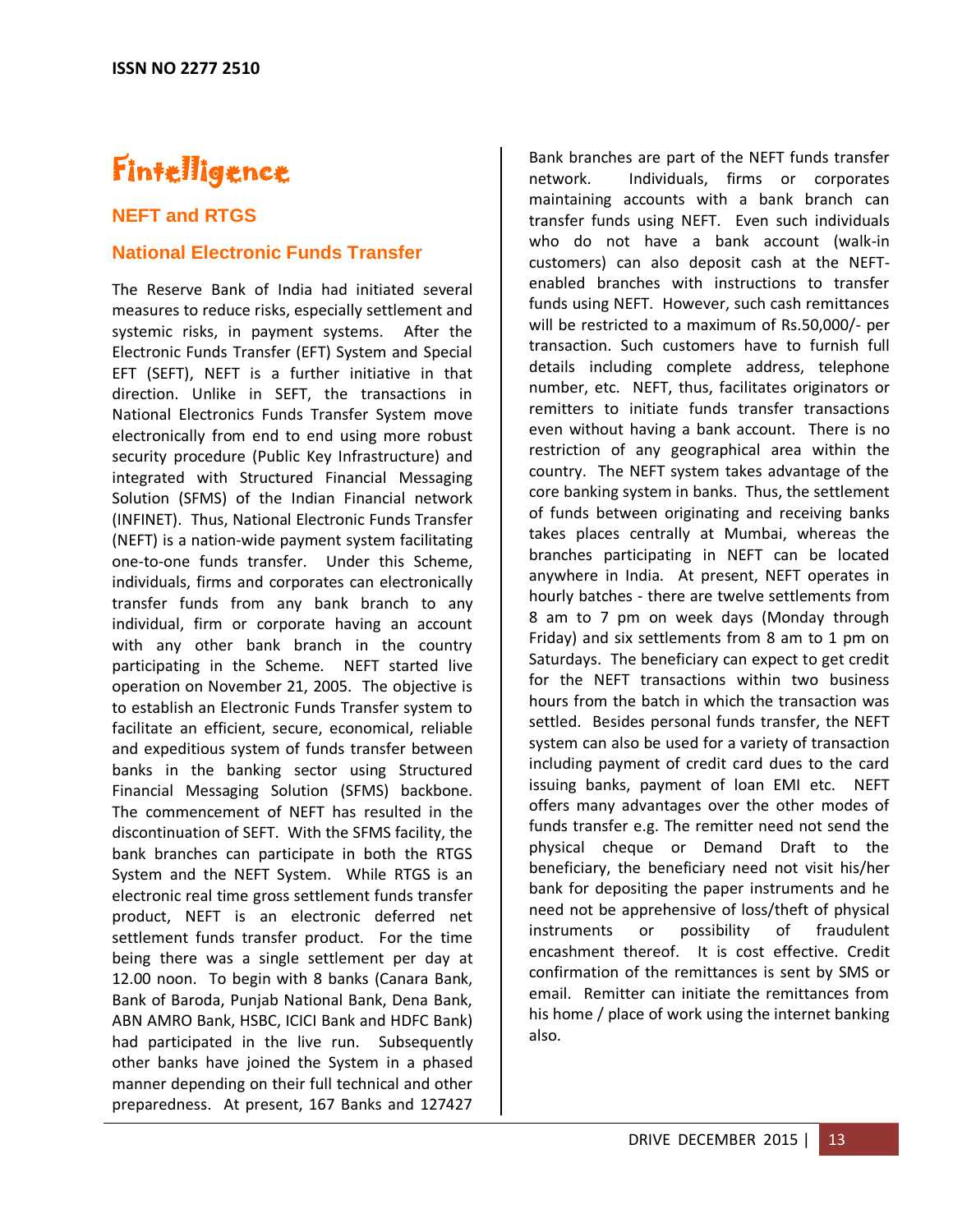# **Real Time Gross Settlement**

The acronym "RTGS" stands for Real Time Gross Settlement. An RTGS Payment system is one in which payments instructions between banks are processed and settled individually and continuously throughout the day. This is in contrast to the net settlements, where payment instructions are processed throughout the day but inter-bank settlements takes place only afterwards. Payment instructions processed on a continuous or REAL TIME basis and settled on a GROSS or individual basis without netting the debits against credits. Settlement in "REAL TIME" means payment transaction is not subjected to any waiting period. "GROSS Settlement" means the transaction is settled on one to one basis without bunching with any other transaction. Payments so effected are final and irrevocable. Settlement is done in the books of the RBI. Minimum amount for RTGS transaction is Rs.2 lac and there is no maximum limit for transaction. RTGS can be used for Inter Bank as well as Intra Bank transfers. IFSC code is required for RTGS transaction and now, it has been mandatory to remit the amount of Rs.10 Lac and above through RTGS/NEFT. All the bank branches in India are not RTGS enabled. Presently, there are more than 100,000 RTGS enabled bank branches.

# **How is NEFT different from RTGS?**

NEFT is an electronic fund transfer system that operates on a Deferred Net Settlement (DNS) basis A major reason for the falling exports lies in the fact that oil prices have been falling for a while now. At the beginning November 2014, the price of Indian basket of crude oil was at around \$81 per barrel. Since then price of oil has fallen to \$34 per barrel, a fall of around 58%.

But how does that impact Indian exports? India imports 80% of the oil that it consumes. Given this,

which settles transactions in batches. In DNS, the settlement takes place with all transactions received till the particular cut-off time. These transactions are netted (payable and receivables) in NEFT whereas in RTGS the transactions are settled individually. For example, currently, NEFT operates in hourly batches. [There are twelve settlements from 8 am to 7 pm on week days and six settlements from 8 am to 1 pm on Saturdays]. Any transaction initiated after a designated settlement time would have to wait till the next designated settlement time. Contrary to this, in the RTGS transactions are processed continuously throughout the RTGS business hours.

# **By:**

**Dr. Kamini Shah Assistant Professor SEMCOM**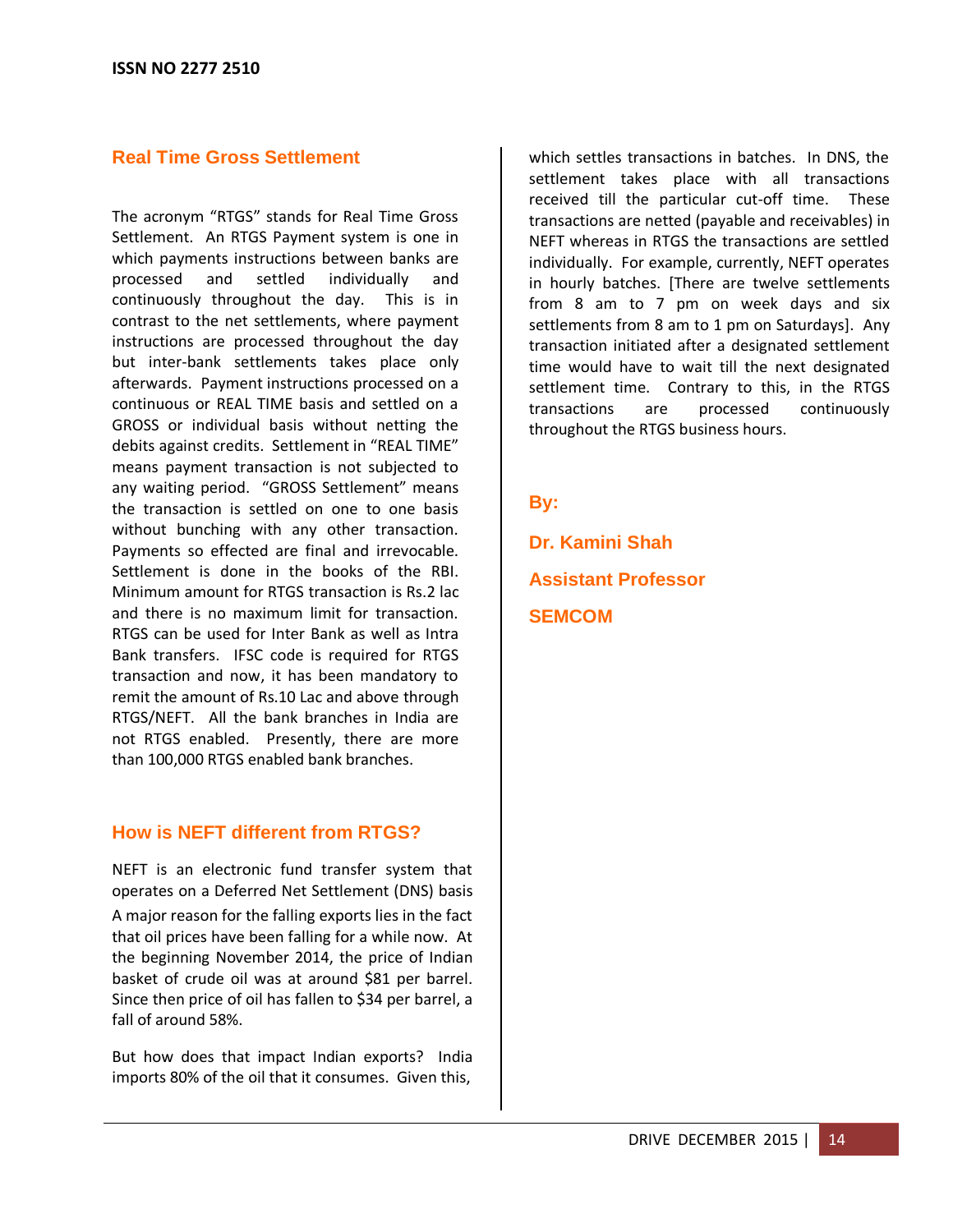# **SEMANTIC WEB:**

#### **Introduction**

The web is an immense repository of scattered data designed for humans to read and browse by association. This information is unstructured and difficult for computer programs to manipulate or use it meaningfully. The current web is a decentralized platform for distributed information. This needs to be transformed to a decentralized platform for distributed knowledge. The Web should be useful not only for human-human communication, but the machines should be able to participate and help. The information, with welldefined semantics, the meaning will not be evident to a webbot. The Semantic Web is an approach of developing languages to represent semantically structured information to increase machinereadability and enable machines to respond to complex human requests based on their meaning. These technologies will support semantic interoperability and machine-to-machine interaction by the promotion of use of Ontologies, which will support reasoning. The Semantic Web is a collaborative movement led by World Wide Web Consortium (W3C). According to the vision of W3C, "The Semantic Web provides a common framework that allows data to be shared and reused across application, enterprise, and community boundaries." [http://www.w3.org/2001/sw/]. Examples of Semantic Web data sources are LiveJournal®, Geonames®, Dbpedia®, and the RDF Book Mashup®.

**By:**

**Dr. Nehal Daulatjada Assistant Professor SEMCOM**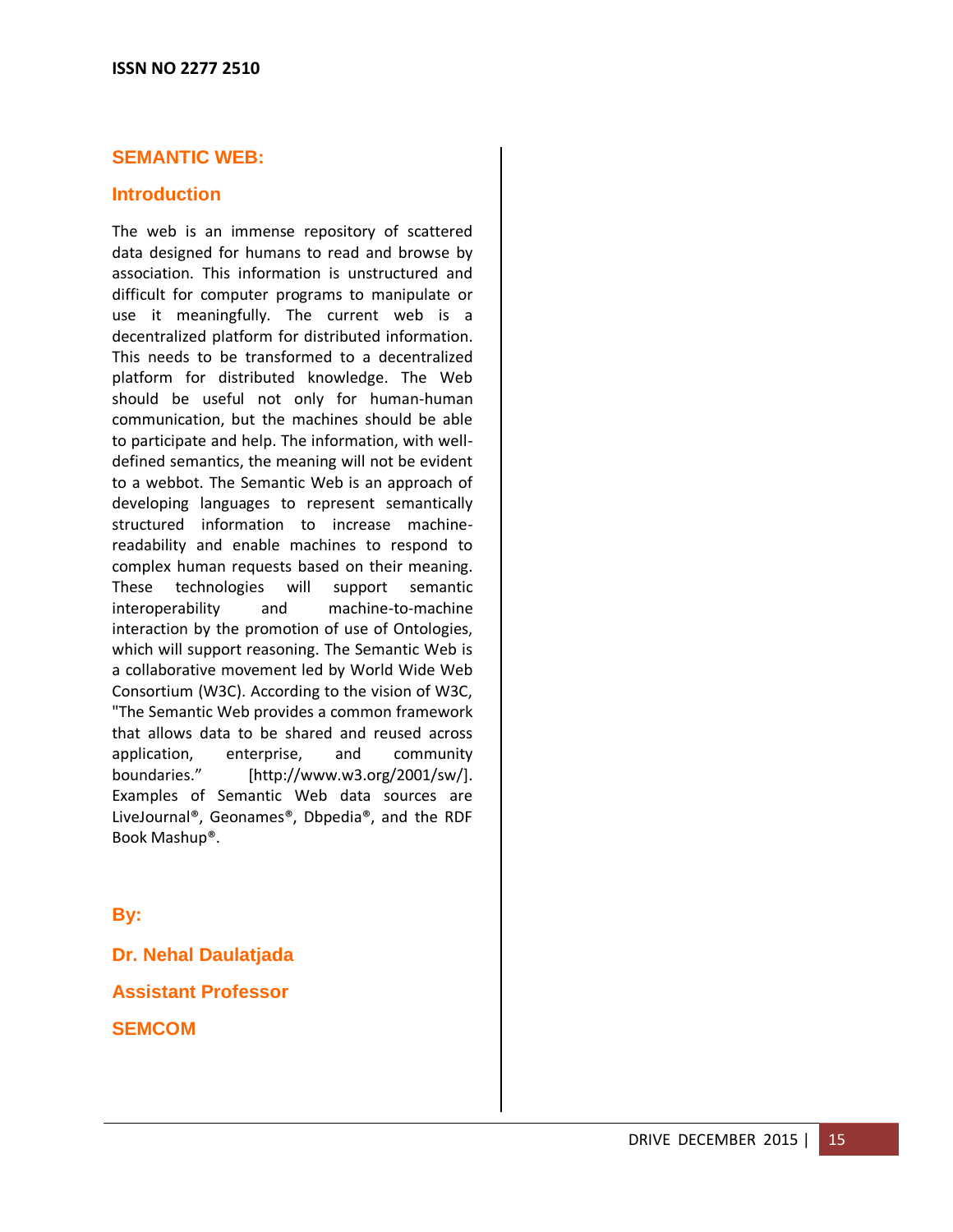# **Article**

# **Why Exports of India have fallen 12 months in a row**

Merchandise exports (goods exports) for the month of November 2015 were down by 24.4% to \$20 billion. What it tells us is that the performance on the exports front has been much worse during the second half of 2015. During the first six months of the year the total exports fell by 16.4% in comparison to the same period in 2014. Between July and November 2015, exports have fallen by 19.7%, in comparison to July and November 2014.

| <b>Month</b>     | <b>Exports (in \$ billion)</b><br>in April 2015 | <b>Exports (in \$ billion)</b><br>in April 2014 | $%$ fall |
|------------------|-------------------------------------------------|-------------------------------------------------|----------|
| <b>January</b>   | 23.90                                           | 26.90                                           | 11.15%   |
| February         | 21.50                                           | 25.40                                           | 15.35%   |
| <b>March</b>     | 23.90                                           | 30.30                                           | 21.12%   |
| April            | 22.10                                           | 25.60                                           | 13.67%   |
| May              | 22.30                                           | 28.00                                           | 20.36%   |
| June             | 22.30                                           | 26.50                                           | 15.85%   |
| July             | 23.10                                           | 25.80                                           | 10.47%   |
| <b>August</b>    | 21.30                                           | 26.80                                           | 20.52%   |
| <b>September</b> | 21.80                                           | 28.90                                           | 24.57%   |
| <b>October</b>   | 21.30                                           | 25.90                                           | 17.76%   |
| <b>November</b>  | 20.00                                           | 26.50                                           | 24.53%   |

Source: Ministry of Commerce, Govt of India.

www.commerce.nic.in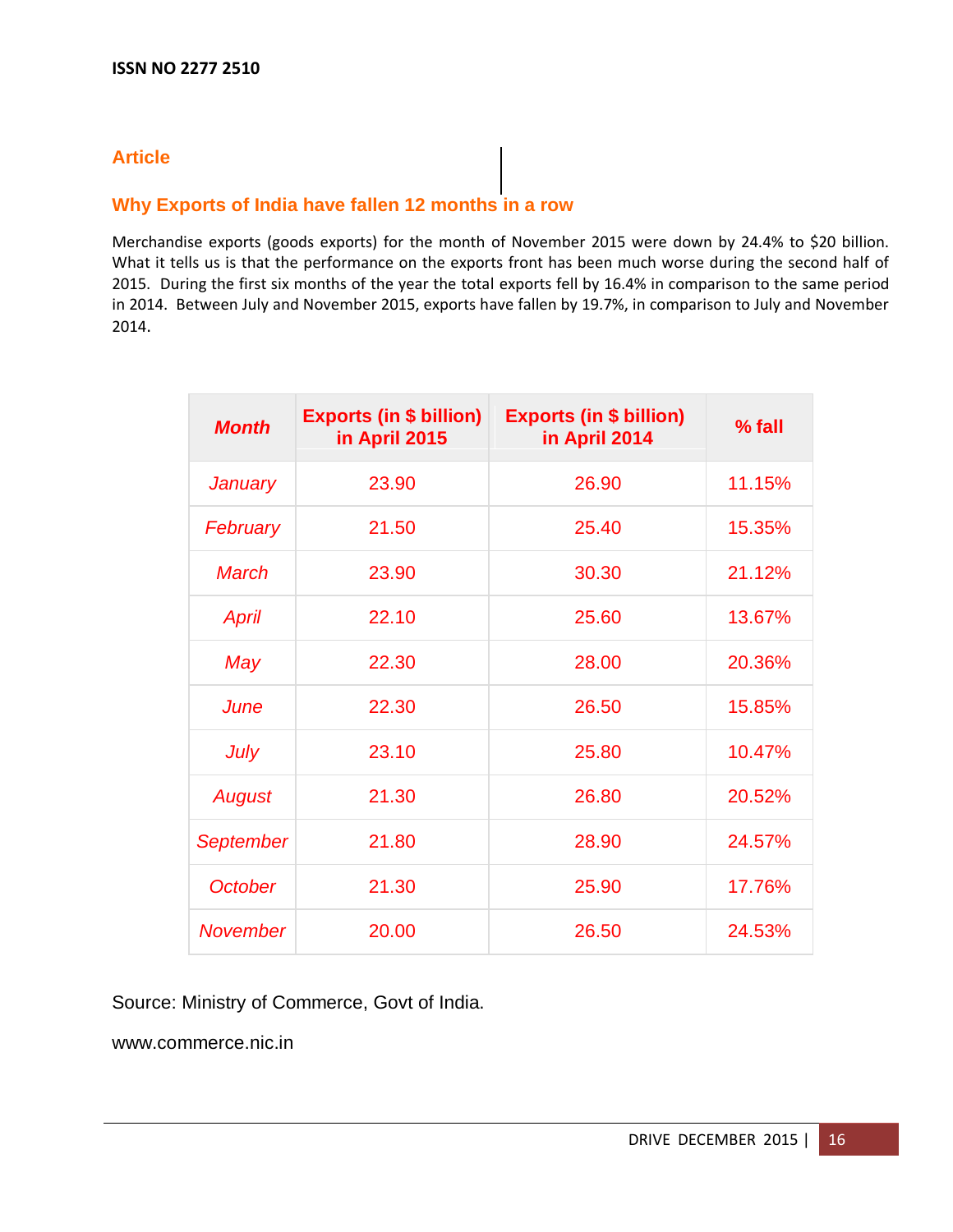A major reason for the falling exports lies in the fact that oil prices have been falling for a while now. At the beginning November 2014, the price of Indian basket of crude oil was at around \$81 per barrel. Since then price of oil has fallen to \$34 per barrel, a fall of around 58%.

But how does that impact Indian exports? India imports 80% of the oil that it consumes. Given this, any fall in the price of oil is usually welcome. The oil marketing companies need to spend fewer dollars in order to buy oil. At least that is the way one looks at things in the conventional sort of way. What most people do not know is that in October 2014, petroleum products were India's number one export at \$5.7 billion. Several Indian companies run oil refineries which refine crude oil and then export petroleum products.

In November 2014, petroleum products were India's second largest export at \$ 4.7 billion. In November 2015, the export of petroleum products was down by 53.9% to \$2.2 billion, in comparison to a year earlier. Also, petroleum is now India's third largest exports behind engineering goods and gems and jewellery. This is a clear impact of the fall in price of oil price.

How do things look if we were to take a look just at exports of non-petroleum products? Exports of non-petroleum products in November 2015 was down by 18.3% to \$17.8 billion. This does not look as bad as fall of 24.4% of the overall exports, but is bad nonetheless.

How are India's other major exports doing? Engineering goods are currently India's number one export. In the last one year they have fallen 28.6% to \$4.7 billion. Gems and jewellery are India's number two export. In the last one year they have fallen 21.5% to \$2.9 billion. A simple explanation here is that the global economy as a whole has not been doing well and that is bound to have an impact on Indian exports as well. When other

countries are not doing well, they import less and this has had an impact on Indian exports.

The cyclical component of exports will move up when cyclical factors (world GDP growth, prices) turn favourable, but structural factors, if not addressed, will continue to act as a drag on India's export performance. Falling competitiveness is one of the structural factors restricting export growth. For key export items such as gems and jewellery and textiles, revealed comparative advantage has come down over the years. So Indian exports have come down also because their competitiveness vis a vis goods from other nations has gone down over the years. It is not just about slowing global economic growth.

How are things looking on the imports front? Imports in the month of November 2015 fell by 30.3% to \$29.8 billion. This is primarily on account of a huge fall in oil imports due to plummeting oil prices. Oil imports during November 2015 fell by a whopping 45% to \$6.4 billion.

# **References:**

[www.commerce.nic.in](http://www.commerce.nic.in/)

Annual Report 2013-14 of Ministry of Commerce, Govt. of India.

Annual Report 2014-15 of Ministry of Commerce, Govt. of India.

**By:**

**Dr. Ankur Amin Assistant Professor SEMCOM**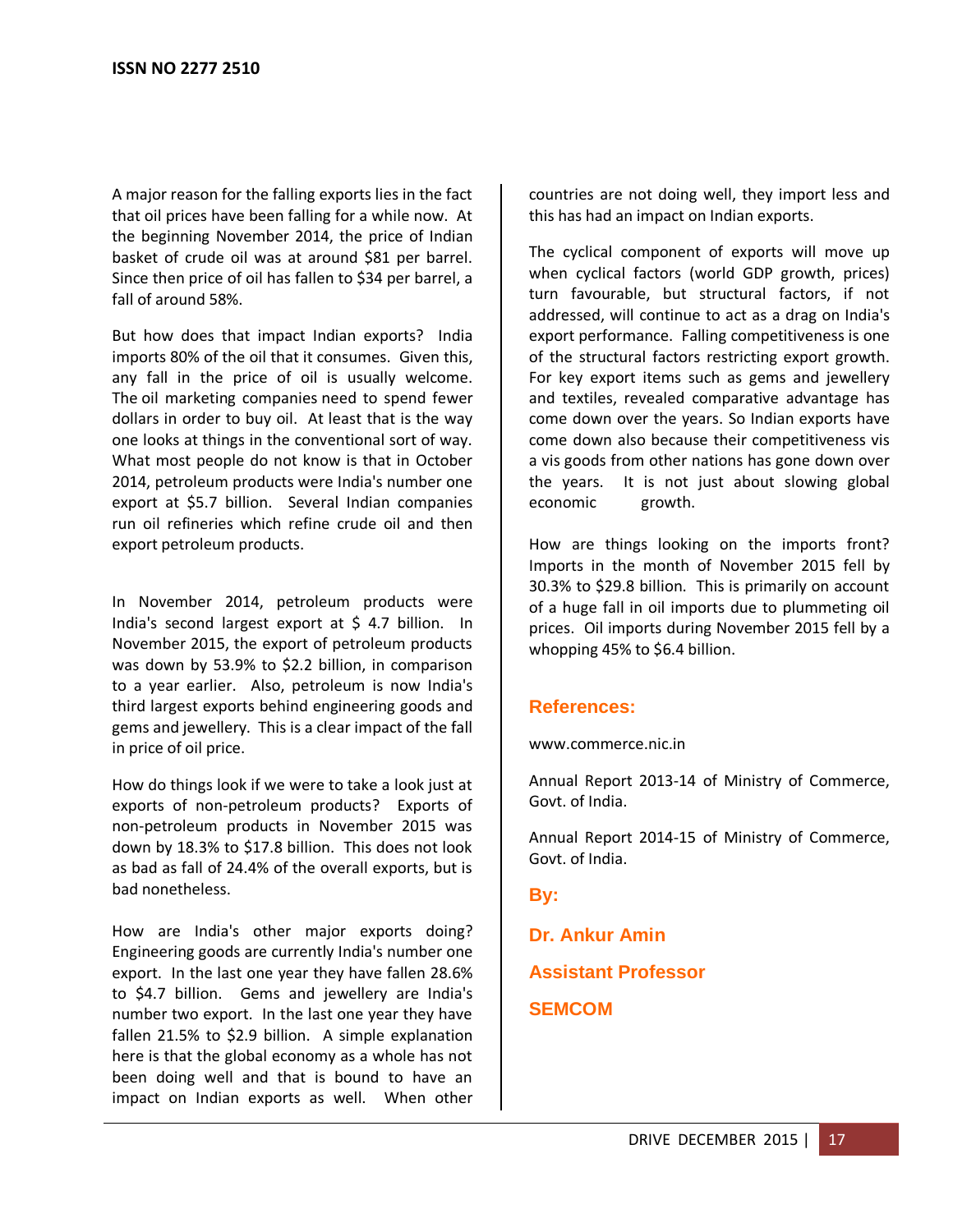# **Article:**

#### **Women Entrepreneurship in Rural India**

India is developing country marginal savings of rural India contribute to the GDP. Women Entrepreneurs may be defined as the women or a group of women who initiate, organize and operate a business enterprise. Women entrepreneurs are being considered as an important part for economic development. For women, entrepreneurship is essentially a journey out of poverty and towards equality and equity. Pandit Jawaharlal Nehru, India's first Prime Minister, realizing the situation of women, stated,  $-$  in order to awaken people, it is the woman who has to be awakened. Once she is on the move, the household moves, the village moves, the country moves, and thus, we build the India of tomorrow. Government and non-government organizations are playing important role for the same.

In India, women constitute 48 per cent of the total population, 60 per cent of the rural unemployed and 56 per cent of the total employed population. In this context, it is essential to develop women's entrepreneurship qualities in order to expose them to various profit generating avenues.

#### **Major traits are:**

**Self-confidence:** Women entrepreneurs need the ability to stick to their goals through mental capacity and positive thinking and optimistic approach creates a favorable atmosphere to get things done.

#### **Risk taking**:

It implies an individual or business that tends to behave in a way that can potentially cause physical harm or financial loss, but might also present an opportunity for a rewarding outcome. Women entrepreneurs should be capable enough taking calculated risk. Women entrepreneurs who operate ventures in rural areas normally take low risk or moderate risk.

**Leadership and motivation:** Leadership is the common lacking factor of women entrepreneurs. Economical soundness and to help family financially is the major motivating factor among women entrepreneurs.

**Human relations:** The most important trait is that contribute to the success of enterprise are emotional stability, personal relations creations and tactfulness. Maintenance of interpersonal relation is an important factor.

#### **References:**

www.yourstory.com [www.entrepreneur.com](http://www.entrepreneur.com/) www.yourarticlelibrary.com "Traits of successful women Entrepreneurs in Rural India" magazine titled 'Facts for you' August 2014 vol.34 No. 11.

**By:**

**Dr. Reena Dave Assistant Professor SEMCOM**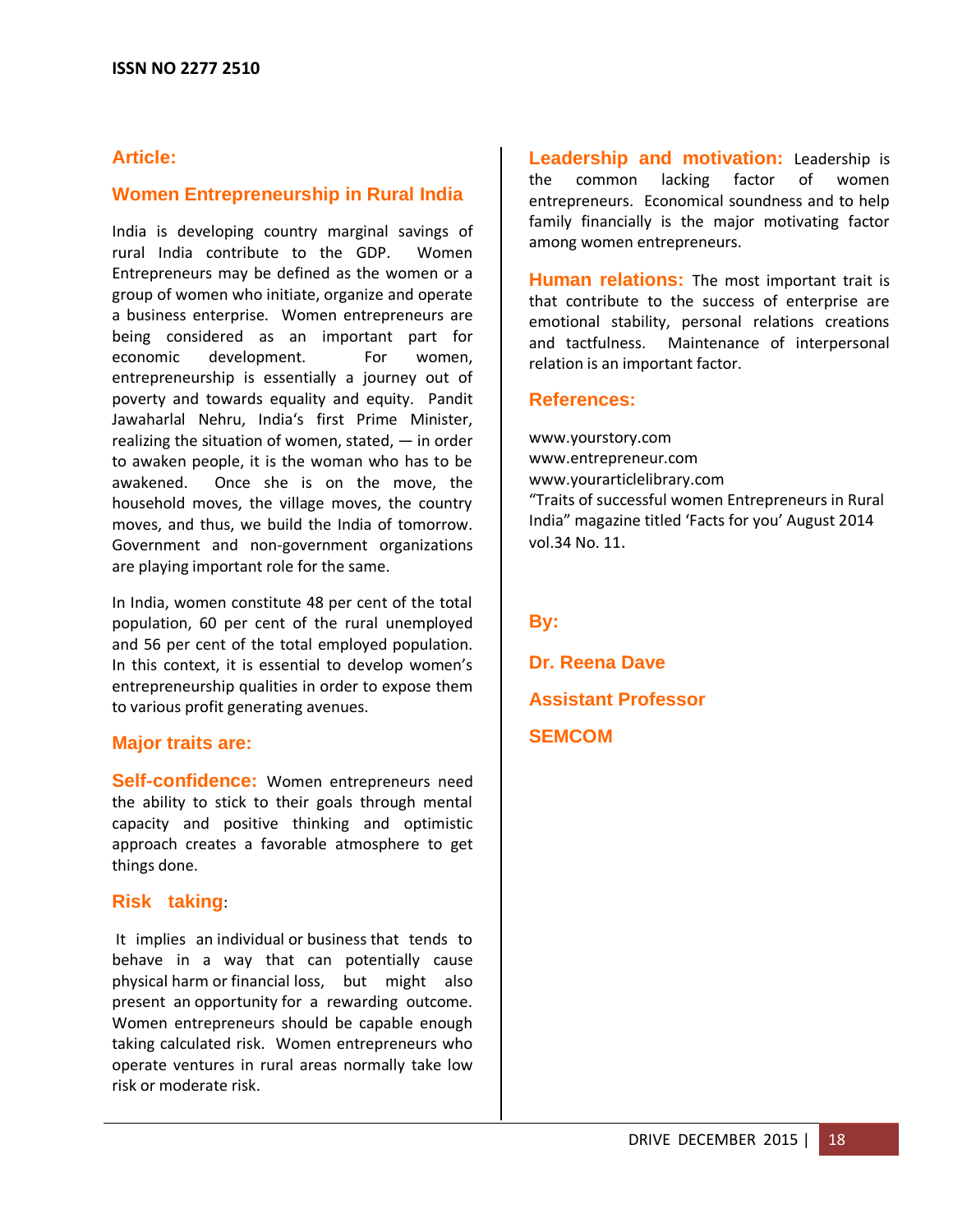# **COMMUNICARE**

# **Language Skills for Online Workplace**

Recent researches in the areas of English as second language learning and teaching, online translations, technical writings, applied linguistics, sociolinguistics, and vocational education have highlighted lot of scope for skill based education and vocational training. This has questioned processes of language learning and teaching, ways of imparting specific occupational skills, and even the curriculum capability to develop employability skills. Globalized workplace where success is knowledge- based, increasingly mobile talent, digital workplaces and transnational migrations have necessitated the need for language proficiency that offers not only employability but also ensures faster individual development and career succession. With developed economies worldwide, the demand for specialized human resource has increased. Demand for people with language proficiency has increased more than ever in various work areas such as E-business, digital marketing, business process outsourcing, Blogging, online translations, technical writing and branding. Unlike vocational education, which follows nonacademic format, there has to be a course which is a blend of academic and practical skill set that offers newer avenues for today's tech-savvy youth. The need is to study the loopholes with present Indian education system, and explore the scope for developing and improving workplace language and soft skills which can ensure better employability prospects. The need is to highlight the role of English teachers working with schools, colleges and institutions and their contribution in preparing globally employable students.

Online work place asks for various language skills like script and technical writing. Blogging, creating website content, coordinating and collaborating with virtual teams look for globally accepted communication skills. Language skills are required for oral presentation while creating audio visual content for online and offline conversation.

Impeccable and logical delivery of speech is very much important for preparing online lectures and publishing through online web space like you tube. Paralanguage components like tone, stress, pitch and pace are equally important to be considered while preparing web content. We see use of lot of slangs on social media which are many a times affected by local cultures and current affairs. For global acceptance of language usage, one must use the vocabulary and expressions which are globally recognized and understood. Online communication is very dynamic and hence it is important to learn usage of online language which again can be developed online only!

# **By:**

**Ms. Nishrin Pathan Assistant Professor SEMCOM**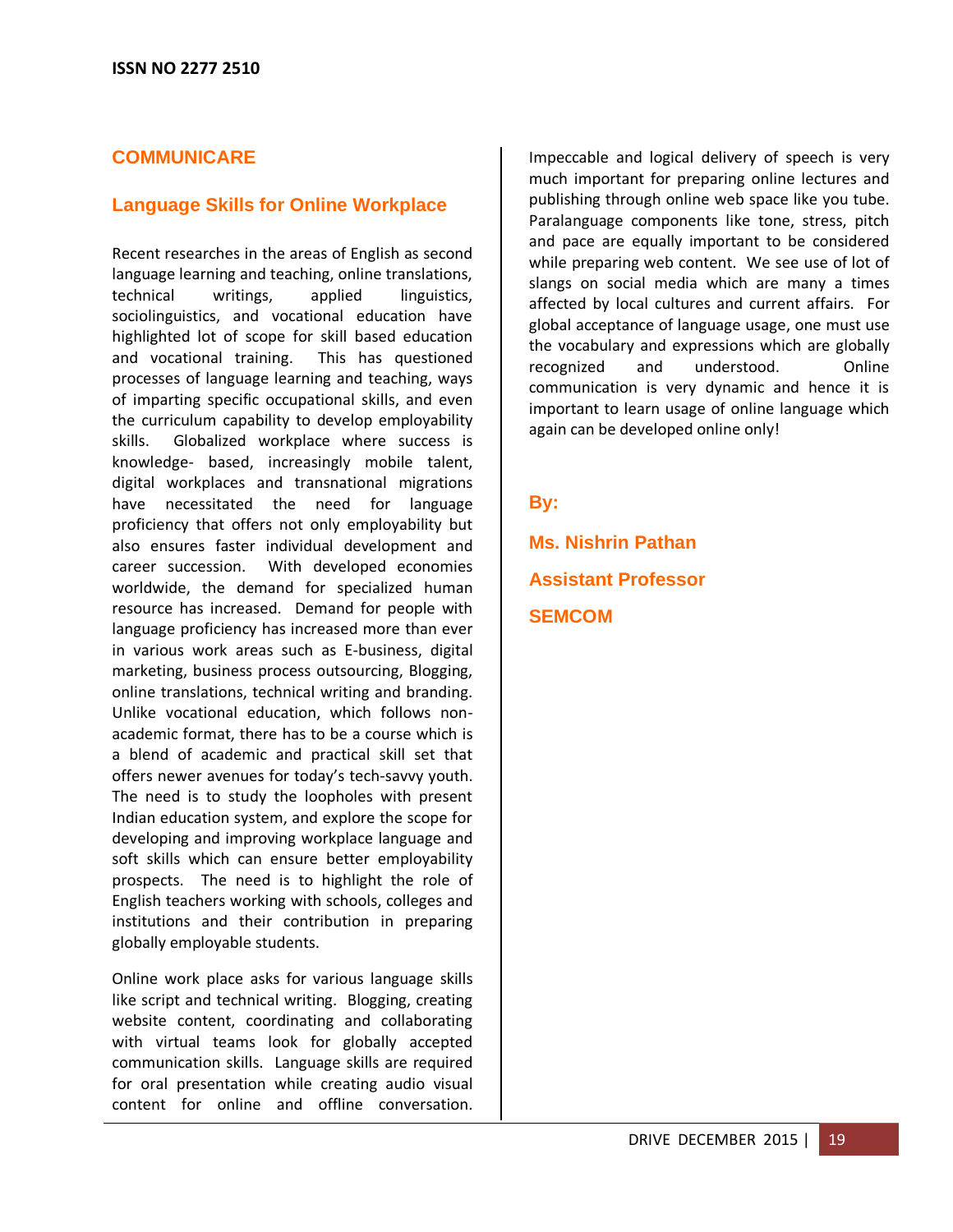### **MY VOICE:**

# **Reading, Viewing and Listening: The Key to Good Writing, Research and Teaching**

The profession of teaching demands in-depth expertise of the subject which is not possible without exhaustive reading on the subject, listening and viewing audio-visual resources to get better understanding of the subject. In the age of information technology, learners have access to vast amount of data and information on the subject. But then the good health is achieved not only by what you eat but more importantly how much you digest. The information available on the on-line sources may not be easily understandable by the learners and hence the role of teacher or professor is to provide learning resources in such a form, that it becomes easy to learn, understand and remember by the learners. The profession of teaching demands substantial skills of subject expertise, command over the language of teaching, oratory or communication skills, leadership and managerial skills. The profession of teaching is such that the quality of teaching is directly dependent on the subject expertise and continuous updating with further reading, attending seminars and conference to be abreast of the recent developments in the subject and writing quality research papers on the subject.

The current model of teaching in higher education emphasizes teaching, learning, research and extension. Teaching and learning focuses on understanding of the theories, concepts and principles with their application through participation in various curricular and extracurricular activities. Research is an integral part of teaching. The subject of research methodology provides the basic concepts, principles and theories

of research. Teachers and learners are motivated to pursue research activity by writing, presenting and publishing research papers in various journals which are peer reviewed and have higher impact factor. The various activities like business idea competition, ad making competition, summer internship report, and industrial project report preparation do have elements of research for the learners. The activities like book review, article review, management skit, case study, develop the analytical and interpersonal skills of the learners.

Various expert talks, interaction with the experts, talks by the people from the industry, service sector, government agencies facilitates the knowledge about the current trends in the economy and contributes to the effectiveness of class teaching. Movies can also be used as a medium of educating the learners with respect to identification of business or managerial problem, the various alternatives for solving the problem(s), developing empathy, interpersonal skills, leadership and managerial skills. The modern teaching pedagogy in management and commerce education makes use of lectures, discussion, case study, role playing, viewing educational movies, book review and article review, industrial visits, internship to mention a few, to achieve holistic understanding of the discipline.

The 17 year old boy based on his observation started an online application called OYO ROOMS, with the goal of providing affordable rooms, standardizing the services of budget hotels and providing low cost affordable rooms to travelers. The business idea based on entrepreneur's own observation with respect to the need of customers for affordable budget hotels with proper facilities is a huge success and has received funding from various foreign and national investors.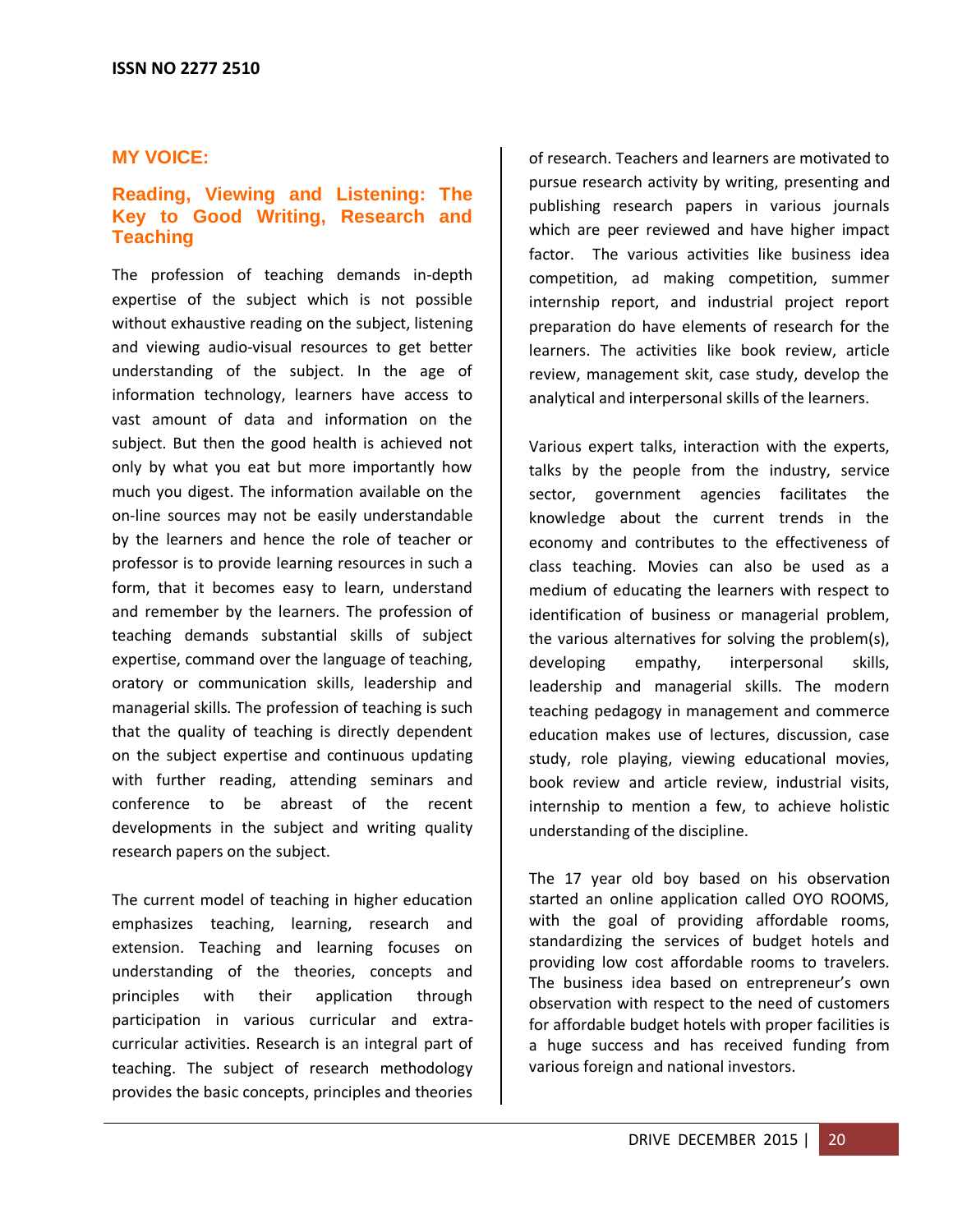Ritesh Agarwal (born November 16, 1993) is an [Indian](https://en.wikipedia.org/wiki/India) entrepreneur and the founder and CEO of [OYO Rooms.](https://en.wikipedia.org/wiki/OYO_Rooms) At 21, Agarwal is considered to be one of the youngest CEOs in India. Agarwal started his entrepreneurial journey at the age of 17. He is, supposedly, the first Indian drop-out entrepreneur to have had a successful run. He is also the first resident Indian to win the [Thiel Fellowship.](https://en.wikipedia.org/wiki/Thiel_Fellowship)

Japanese telecom and internet major SoftBank Group has made its fourth investment in the booming start-up ecosystem in India. The group has led an investment of \$100 million (Rs 630 crore) in budget-hotels marketplace OYO Rooms. OYO's existing investors Greenoaks Capital, Sequoia Capital and Lightspeed India also participated in the fresh round of funding. From a single hotel in May 2013 to over 2500+ hotels at present, OYO has been an inspiring journey from a smart idea to India's largest branded network of hotels with the dream of becoming the world's largest branded network of hotels. OYO are India's largest branded network of hotels spread across 124 cities with 2500+ hotels offering standardized stay experiences at an unmatched price. Sensing the opportunities, start-ups like Zo Rooms, Oyo Rooms, Room on Call (ROC) and many others are mushrooming in this space. They are not only seeking great customer traction, but also attracting high quality investors towards themselves.

Research is not just statistics, rather it is what you derive out of data in terms of information, business intelligence and how it is put to practice for business success, with the aim of achieving organizational goal(s), mission and vision.

# **References:**

[http://www.thehindu.com/business/oyo-rooms](http://www.thehindu.com/business/oyo-rooms-raises-rs-630-cr-in-funding-led-by-softbank/article7495373.ece)[raises-rs-630-cr-in-funding-led-by](http://www.thehindu.com/business/oyo-rooms-raises-rs-630-cr-in-funding-led-by-softbank/article7495373.ece)[softbank/article7495373.ece](http://www.thehindu.com/business/oyo-rooms-raises-rs-630-cr-in-funding-led-by-softbank/article7495373.ece) <http://www.oyorooms.com/about> [https://en.wikipedia.org/wiki/Ritesh\\_Agarwal](https://en.wikipedia.org/wiki/Ritesh_Agarwal) <http://www.entrepreneur.com/article/250985>

# **By:**

**Mr. Sunil V. Chaudhary Assistant Professor SEMCOM**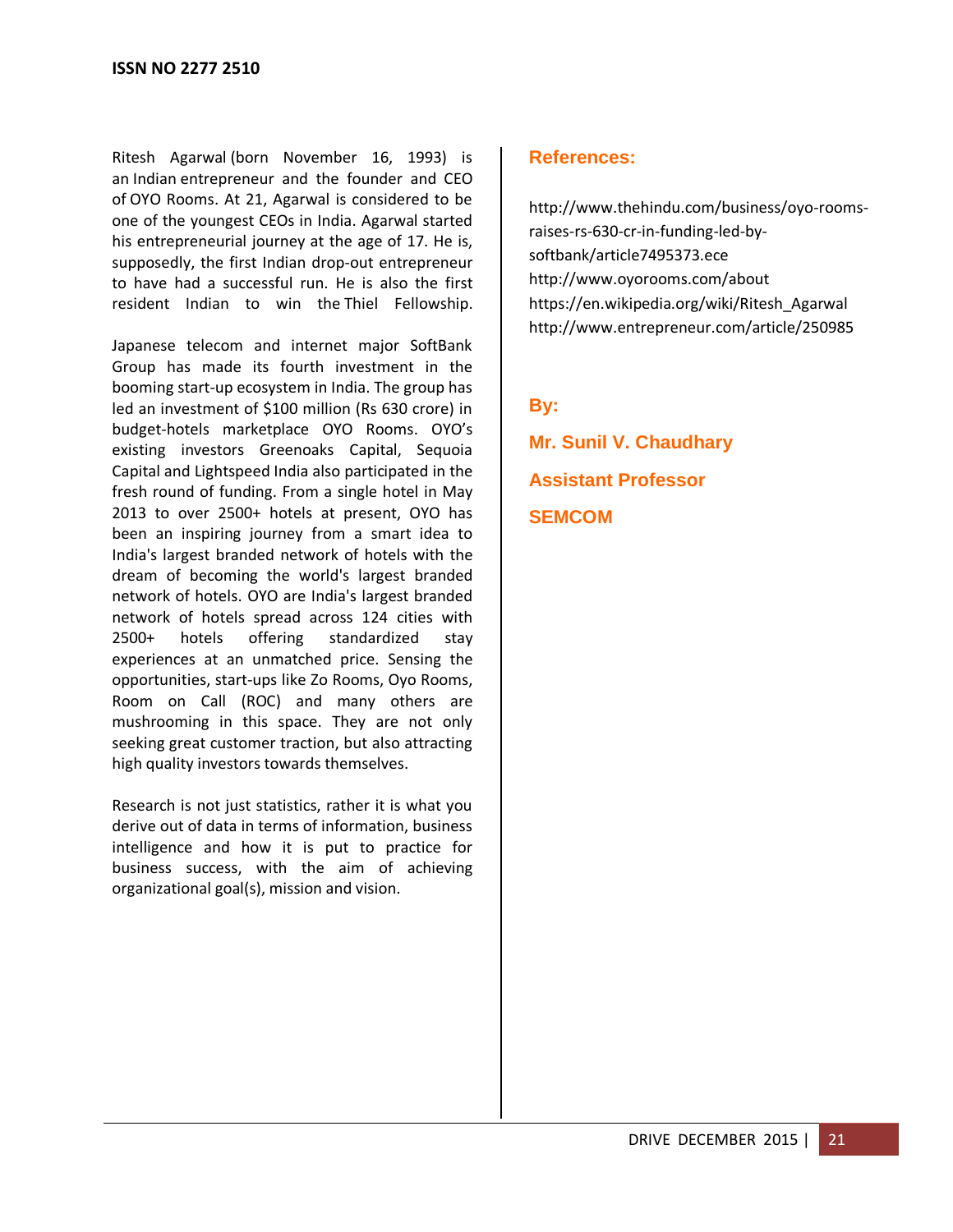# **Accounting Aura:**

# **Accounting skills for day to day activities**

Accounting is the process of gathering, recording, summarizing and analyzing financial transactions or data. Accounting skills can be used to apply to your everyday life, and for a life-long learner thirsting for knowledge and intellectual stimulation there are many great applications. Life as an online learner can be much more manageable if you are armed with accounting skills.

For example, as a student, accounting skills can be used to analyze the grades you received from assignments and exams. By recording and summarizing that data in a spreadsheet, you can analyze it and pinpoint the subject areas that you need the most help with; then you can easily focus on ways to improve your grades. Also, you can further break down the recorded data and analyze the amount of time you spent on each of those assignments. Once you identify the subject areas that you are weak at, you can devote more time to them or seek out tutoring services.

Additionally, accounting skills can come in handy when it's time to manage your spending. With college tuition, books and supplies, and living expenses, your cash outflows can get out of your control. Obviously, if your cash outflows are greater than your cash inflows, then you are not budgeting wisely. However, if you record and summarize your cash flow activities in a spreadsheet, such as Microsoft Excel, you can easily analyze that financial data and adjust your spending habits accordingly.

Furthermore, accounting skills can also be applied when it comes down to making smart financial investments. With accounting skills, especially when acquired from an accounting degree program, you are able to make wise investment decisions. For example, if you decide on investing your hard-earned money on a company's stock, being able to compute profitability, liquidity and debt ratios, you can analyze a company's publicly

disclosed financial statements; and thus make good investment decisions based on your analysis.

Best of all, accounting skills are well sought after by employers. Practically every organization requires an accountant with accounting skills to help keep track of the day to day financial activities. In fact, according to one estimate, the projected employment growth rate for accountants and auditors between years 2010 and 2020 is 16%, while the average growth rate for all occupations is only 14%. Therefore, employment prospects are bright for those with the required accounting skills.

Accounting skills are very practical, and can be applied to many areas of your life. As mentioned, accounting skills can be applied when analyzing course grades, managing expenses, or making smart financial investments. Also, accounting skills are in demand by employers. For that matter, you should acquire the necessary accounting skills and make life easier.

(Source: onlinelearningtips.com/...)

I found this interesting:

# **Balance Sheet of Life**

Our birth is our opening balance!

Our death is our closing balance!

Our prejudiced views are our liabilities

Our creative ideas are our assets

Heart is our current asset

Soul is our fixed asset

Brain is our fixed deposit

Thinking is our current account

Achievements are our capital

Character & morals is our stock-in-trade

Friends are our general reserves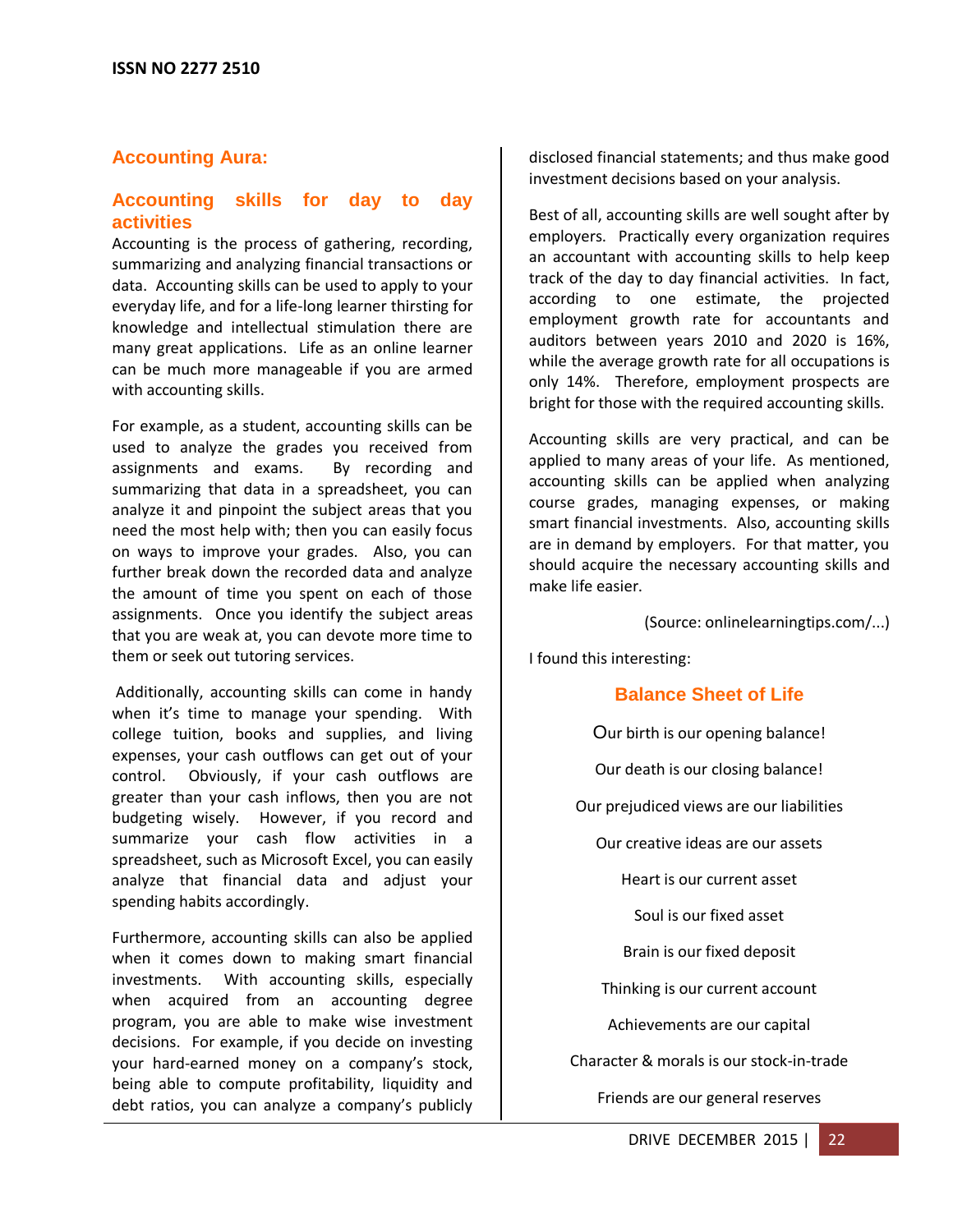Values and behaviour are our goodwill

Patience is our interest earned

Love is our dividend

Children are our bonus issues

Education is our brand patent

Knowledge is our investment

Experience is our premium account

The aim is to tally the balance sheet accurately.

Altogether, let's balance our life!

(Source: [http://khamneithang.blogspot.com/\)](http://khamneithang.blogspot.com/)

**By:**

**Mr. Pratik Shah Assistant Professor SEMCOM**

# **Article:**

# **Digital Locker**

Central government has launched a scheme called DigiLocker, an initiative under Digital India programme, to help citizens digitally store their important documents. Anyone having an Aadhaar Card can register with the site [www.digitallocker.gov.in.](http://www.digitallocker.gov.in/) However, this restriction is removed recently and any one can create account for Digital Locker providing documents for Identity and Address proof. Thus, there are two ways to sign up for a DigiLocker account:

- 1. **Aadhaar based method:** You can voluntarily use Aadhaar (issued by UIDAI) to sign up using mobile OTP or biometric fingerprint device.
- 2. **Non Aadhaar method:** You can authenticate your mobile number and then submit your proof of address and identity documents for manual verification. On manual verification, your account will be generated.

After registration, one can upload scanned copies of all the important documents like mark sheets and certificates of various degrees, Electric Bills, PAN Card, Driving License, Passport, etc. Whenever you are in a need to produce these certificates for verification with government agency, you can simply give your locker number and no physical document is required to be produced.

You can upload scanned copies of their important documents which if required, can be digitally signed. The locker is also a repository of edocuments issued to you by government or any valid (registered) Issuer such as some Bank or Electric Board.

There are three parties Involved: Owner of Digital Locker, Issuer (who issues e-documents), Requester (who are in need to access the e-documents).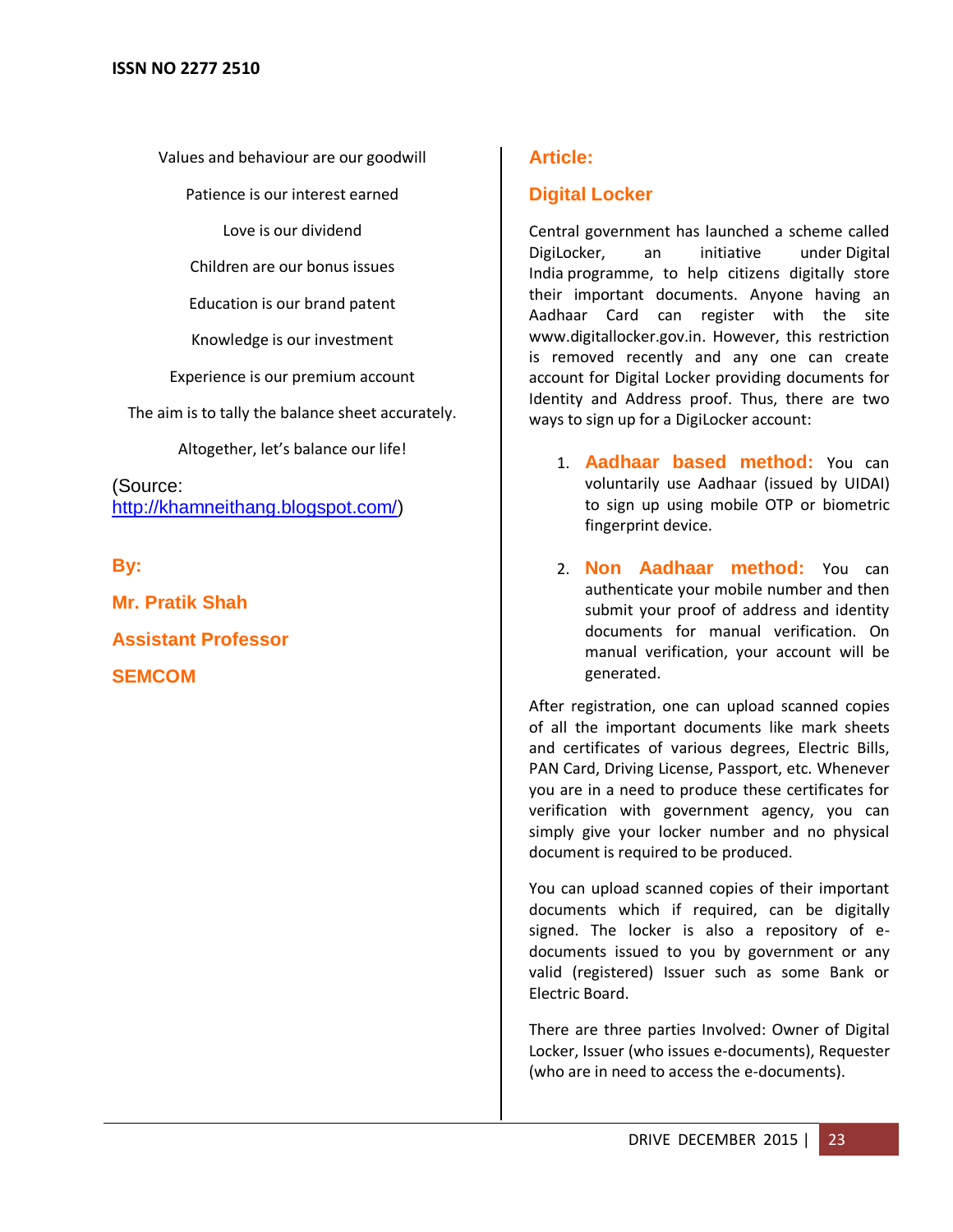# **The following are the some of the highlights of the scheme:**

Digital Locker will provide secure access to government-issued documents. It uses authenticity services provided by Aadhaar. Documents will have authenticity to eliminate fakes. People will be held liable for genuineness of documents uploaded.

Digital Locker is aimed at eliminating the use of physical documents and enables sharing of verified electronic documents across government agencies. It allows Sharing of e-documents online with any registered requester. Secure access for requesters to documents in digital lockers.

Digital Locker provides a dedicated personal estorage space to citizens. It provides free space of 1GB to securely store documents and links of official e-documents. It also provides eSign service to digitally sign documents online.

Digital Locker will reduce the administrative overheads of government departments and agencies created due to paper work. It will also make it easy for Indian citizens to receive services by saving time and effort as their documents will now be available anytime, anywhere and can be shared electronically.

Options for several documents: Educational Certificates, PAN Card, Voter ID Card, Passports, College Admissions, Driving Licenses

As on 2/1/2016, 10,51,200 users have been registered on this site and 14,56,148 documents have been uploaded to this site.

# **References:**

<https://digilocker.gov.in/>

[www.digitalindia.gov.in/](http://www.digitalindia.gov.in/)

[http://www.business-standard.com/article/pf/5](http://www.business-standard.com/article/pf/5-things-you-should-know-about-digital-locker-115062201207_1.html) [things-you-should-know-about-digital-locker-](http://www.business-standard.com/article/pf/5-things-you-should-know-about-digital-locker-115062201207_1.html)[115062201207\\_1.html](http://www.business-standard.com/article/pf/5-things-you-should-know-about-digital-locker-115062201207_1.html)

[http://gadgets.ndtv.com/internet/news/indias](http://gadgets.ndtv.com/internet/news/indias-digital-locker-initiative-draws-crowds-716571)[digital-locker-initiative-draws-crowds-716571](http://gadgets.ndtv.com/internet/news/indias-digital-locker-initiative-draws-crowds-716571)

[http://economictimes.indiatimes.com/articleshow/](http://economictimes.indiatimes.com/articleshow/47609731.cms?utm_source=contentofinterest&utm_medium=text&utm_campaign=cppst) [47609731.cms?utm\\_source=contentofinterest&ut](http://economictimes.indiatimes.com/articleshow/47609731.cms?utm_source=contentofinterest&utm_medium=text&utm_campaign=cppst) [m\\_medium=text&utm\\_campaign=cppst](http://economictimes.indiatimes.com/articleshow/47609731.cms?utm_source=contentofinterest&utm_medium=text&utm_campaign=cppst)

[http://gadgets.ndtv.com/internet/news/prime](http://gadgets.ndtv.com/internet/news/prime-minister-to-launch-digital-locker-facility-next-week-706964)[minister-to-launch-digital-locker-facility-next-week-](http://gadgets.ndtv.com/internet/news/prime-minister-to-launch-digital-locker-facility-next-week-706964)[706964](http://gadgets.ndtv.com/internet/news/prime-minister-to-launch-digital-locker-facility-next-week-706964)

[http://indianexpress.com/article/india/india](http://indianexpress.com/article/india/india-others/centres-digital-locker-to-empower-citizens/)[others/centres-digital-locker-to-empower-citizens/](http://indianexpress.com/article/india/india-others/centres-digital-locker-to-empower-citizens/)

[http://indianexpress.com/article/india/india](http://indianexpress.com/article/india/india-others/centres-digital-locker-to-empower-citizens/#sthash.y9NZ120O.dpuf)[others/centres-digital-locker-to-empower](http://indianexpress.com/article/india/india-others/centres-digital-locker-to-empower-citizens/#sthash.y9NZ120O.dpuf)[citizens/#sthash.y9NZ120O.dpuf](http://indianexpress.com/article/india/india-others/centres-digital-locker-to-empower-citizens/#sthash.y9NZ120O.dpuf)

# **By:**

**Dr. Kamlesh Vaisnav Associate Professor SEMCOM**